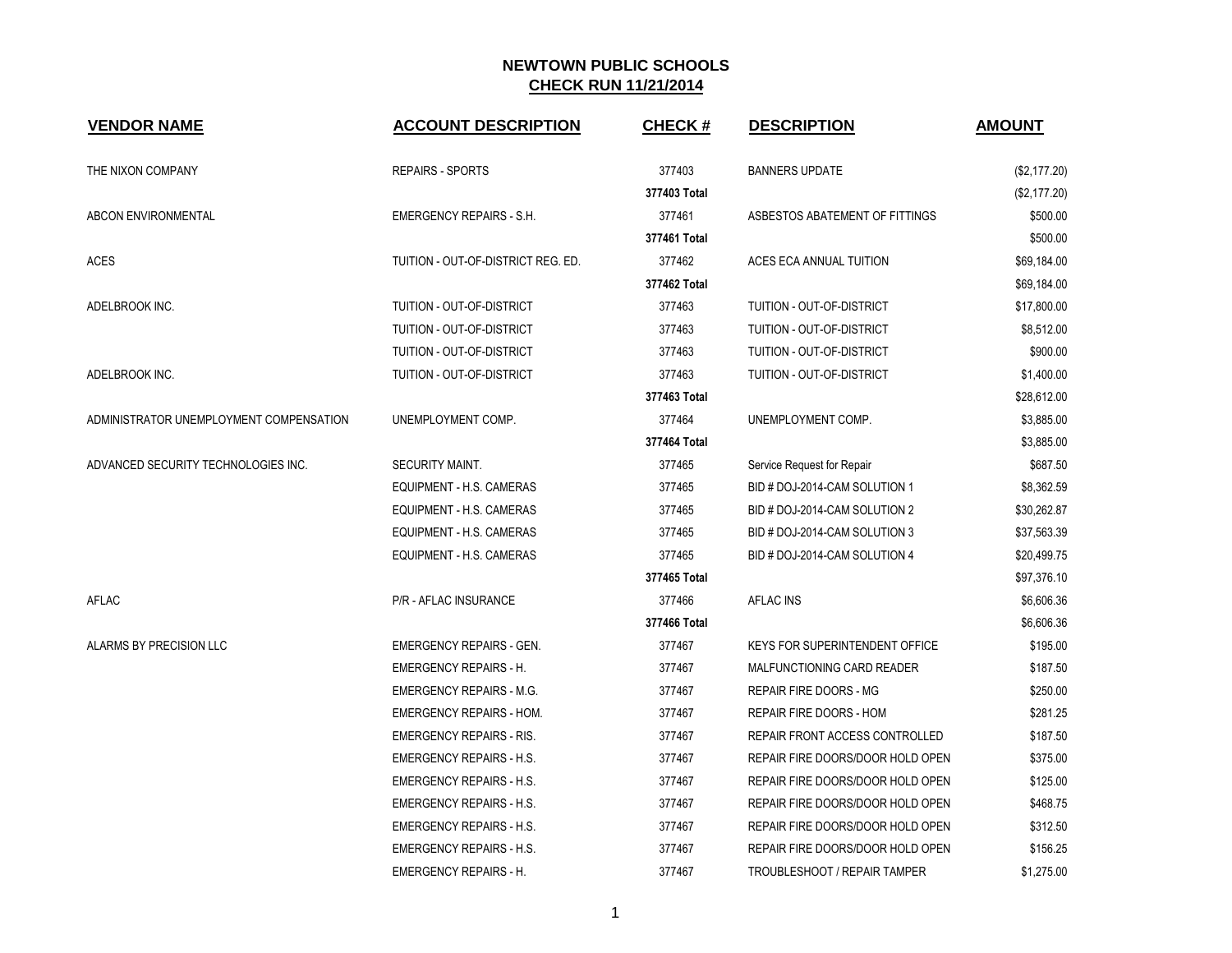| <b>VENDOR NAME</b>               | <b>ACCOUNT DESCRIPTION</b>      | <b>CHECK#</b> | <b>DESCRIPTION</b>                     | <b>AMOUNT</b> |
|----------------------------------|---------------------------------|---------------|----------------------------------------|---------------|
| ALARMS BY PRECISION LLC          | <b>EMERGENCY REPAIRS - RIS.</b> | 377467        | ADJUST FIRE DOORS - RIS                | \$1,500.00    |
|                                  | <b>EMERGENCY REPAIRS - H.S.</b> | 377467        | LOCK WORK / REPAIR TAMPER SWITCH - NH: | \$210.00      |
|                                  | <b>EMERGENCY REPAIRS - H.S.</b> | 377467        | LOCK WORK / REPAIR TAMPER SWITCH - NH: | \$150.00      |
|                                  | <b>EMERGENCY REPAIRS - H.S.</b> | 377467        | LOCK WORK / REPAIR TAMPER SWITCH - NH: | \$125.00      |
|                                  |                                 | 377467 Total  |                                        | \$5,798.75    |
| ALL ABOUT YOU HOME CARE SERVICES | PROF. SERV. - HEALTH ELEM/RIS   | 377468        | PROF. SERV. - HEALTH ELEM/RIS          | \$825.00      |
|                                  | PROF. SERV. - HEALTH ELEM/RIS   | 377468        | PROF. SERV. - HEALTH ELEM/RIS          | \$1,237.50    |
|                                  | PROF. SERV. - HEALTH ELEM/RIS   | 377468        | PROF. SERV. - HEALTH ELEM/RIS          | \$2,062.50    |
|                                  |                                 | 377468 Total  |                                        | \$4,125.00    |
| ALL-STAR TRANSPORTATION LLC      | TRANS. - OUT-OF-DISTRICT        | 377469        | STAR TRANSP OCT 2014                   | \$420.00      |
|                                  | TRANS. - OUT-OF-DISTRICT        | 377469        | <b>TRANSITION CLASS RIS OCT 2014</b>   | \$360.00      |
|                                  | TRANS. - OUT-OF-DISTRICT        | 377469        | <b>TRANSITION CLASS 10/31</b>          | \$87.00       |
|                                  | TRANS. - LOCAL REG. ED          | 377469        | LOCAL TRANS FOR 2014-15                | \$209,043.02  |
|                                  | TRANS. - PRIVATE                | 377469        | ST. ROSE TRANS                         | \$21,498.29   |
|                                  | TRANS. - PRIVATE                | 377469        | <b>FRASER WOODS TRANS</b>              | \$5,015.00    |
|                                  | TRANS. - PRIVATE                | 377469        | <b>HOUSATONIC VALLEY TRANS</b>         | \$4,867.50    |
|                                  | TRANS. - MAGNET SCH.            | 377469        | <b>MAGNET TRANS FOR 2014-15</b>        | \$11,230.00   |
|                                  | TRANS. - NONNEWAUG              | 377469        | NONNEWAUG TRANS                        | \$3,891.50    |
|                                  | TRANS. - VO/TECH.               | 377469        | <b>HATS TRANS</b>                      | \$5,339.50    |
|                                  | TRANS. - LOCAL SPECIAL ED       | 377469        | LOCAL SPED TRANS - W/C BUSES           | \$16,195.50   |
|                                  | TRANS. - LOCAL SPECIAL ED       | 377469        | LOCAL SPED TRANS - 6/30 PASS BUSES     | \$32,391.00   |
|                                  | STUDENT TRAVEL - SPORTS         | 377469        | SPORTS TRANSPORTATION                  | \$1,555.00    |
|                                  | STUDENT TRAVEL - SPORTS         | 377469        | SPORTS TRANSPORTATION                  | \$760.00      |
|                                  | STUDENT TRAVEL - SPORTS         | 377469        | SPORTS TRANSPORTATION                  | \$1,015.00    |
|                                  | STUDENT TRAVEL - SPORTS         | 377469        | SPORTS TRANSPORTATION                  | \$3,250.00    |
|                                  | STUDENT TRAVEL - MUSIC          | 377469        | <b>TRANSPORTATION TO NEW BRITAIN</b>   | \$1,480.00    |
|                                  |                                 | 377469 Total  |                                        | \$318,398.31  |
| AMAZON                           | SUPPLIES - LIBRARY              | 377470        | Amazon Book and Supplies order         | \$62.17       |
|                                  | SUPPLIES - LIBRARY              | 377470        | Amazon Book and Supplies order         | \$167.89      |
|                                  | <b>SUPPLIES - LIBRARY</b>       | 377470        | Amazon Book and Supplies order         | \$37.46       |
|                                  | <b>SUPPLIES - LIBRARY</b>       | 377470        | Amazon Book and Supplies order         | \$222.97      |
|                                  | <b>SUPPLIES - LIBRARY</b>       | 377470        | Amazon Book and Supplies order         | \$13.49       |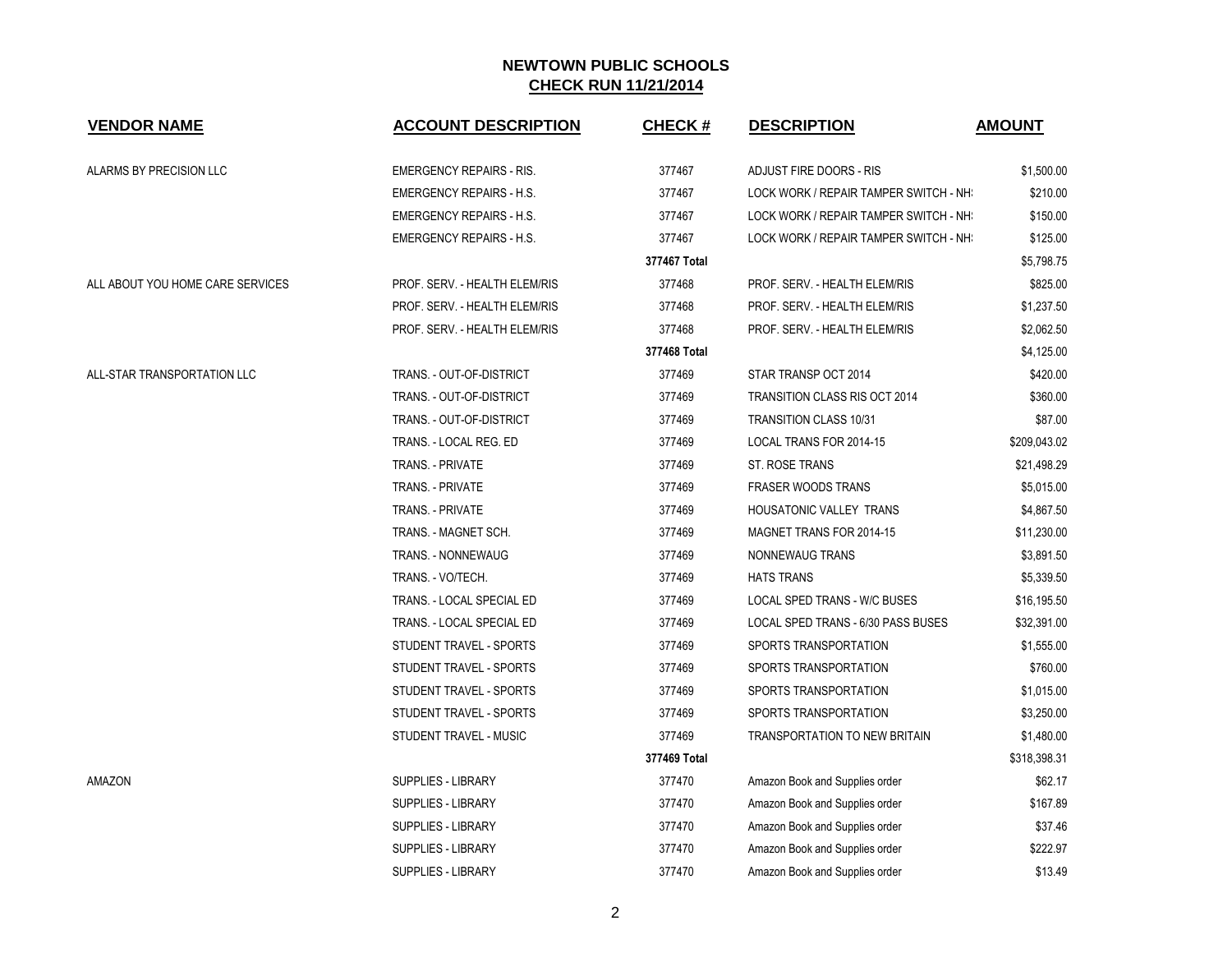| <b>VENDOR NAME</b>           | <b>ACCOUNT DESCRIPTION</b>          | <b>CHECK#</b> | <b>DESCRIPTION</b>                          | <b>AMOUNT</b> |
|------------------------------|-------------------------------------|---------------|---------------------------------------------|---------------|
| AMAZON                       | <b>SUPPLIES - LIBRARY</b>           | 377470        | Amazon Book and Supplies order              | \$24.38       |
|                              | MEMBERSHIPS - LIBRARY               | 377470        | Amazon Book and Supplies order              | \$24.37       |
|                              | MEMBERSHIPS - LIBRARY               | 377470        | Amazon Book and Supplies order              | \$89.19       |
|                              |                                     | 377470 Total  |                                             | \$641.92      |
| AMAZON                       | INSTR. SUPPLIES - CLASSROOM         | 377471        | Science Supplies, Plastic Transfer Pipettes | \$19.04       |
|                              | INSTR. SUPPLIES - CLASSROOM         | 377471        | Shipping and Handling Charges               | \$7.99        |
|                              |                                     | 377471 Total  |                                             | \$27.03       |
| AMAZON                       | INSTR. SUPPLIES - COMPUTER ED.      | 377472        | Items per attached order for Computer       | \$40.60       |
|                              | INSTR. SUPPLIES - COMPUTER ED.      | 377472        | Items per attached order for Computer       | \$127.47      |
|                              | INSTR. SUPPLIES - COMPUTER ED.      | 377472        | Silicone Keyboard protector skin            | \$4.99        |
|                              | INSTR. SUPPLIES - COMPUTER ED.      | 377472        | Shipping charge                             | \$2.99        |
|                              | INSTR. SUPPLIES - COMPUTER ED.      | 377472        | Male to female stereo audio jack            | \$7.88        |
|                              | INSTR. SUPPLIES - COMPUTER ED.      | 377472        | Hatchbox filament for 3D printer, Pink      | \$25.96       |
|                              | INSTR. SUPPLIES - COMPUTER ED.      | 377472        | Makerbot true blue filament                 | \$48.00       |
|                              | INSTR. SUPPLIES - COMPUTER ED.      | 377472        | Shipping charge                             | \$3.05        |
|                              | INSTR. SUPPLIES - PROJECT ADVENTURE | 377472        | 6 drawer rolling storage cabinet            | \$38.99       |
|                              | INSTR. SUPPLIES - PROJECT ADVENTURE | 377472        | Shipping charge                             | \$14.34       |
|                              | INSTR. SUPPLIES - PROJECT ADVENTURE | 377472        | 6 drawer rolling storage cabinet            | \$38.99       |
|                              | INSTR. SUPPLIES - PROJECT ADVENTURE | 377472        | Shipping charge                             | \$14.33       |
|                              |                                     | 377472 Total  |                                             | \$367.59      |
| AMAZON                       | OTHER SUPPLIES - STAFF DEVELOP.     | 377473        | Concept Based Curr. And Instruction         | \$293.60      |
|                              |                                     | 377473 Total  |                                             | \$293.60      |
| AMERICAN RED CROSS           | STAFF TRAIN. - HEALTH ADMIN.        | 377474        | CPR/FIRST AID TRAINING 2014/15              | \$19.00       |
|                              |                                     | 377474 Total  |                                             | \$19.00       |
| AQUARION WATER COMPANY OF CT | <b>B&amp;G CONTRACTED SERV.</b>     | 377475        | <b>BACKFLOW PREVENTER TEST</b>              | \$45.00       |
|                              | WATER - H.                          | 377475        | WATER 200332183                             | \$344.27      |
|                              | WATER - M.G.                        | 377475        | WATER 200331002                             | \$492.34      |
|                              | WATER - M.S.                        | 377475        | WATER 200330637                             | \$623.33      |
|                              | WATER - H.S.                        | 377475        | WATER 200331205                             | \$30.91       |
|                              | WATER - H.S.                        | 377475        | WATER 200328870                             | \$1,730.37    |
|                              | WATER - H.S.                        | 377475        | WATER 200328345                             | \$806.27      |
|                              |                                     | 377475 Total  |                                             | \$4,072.49    |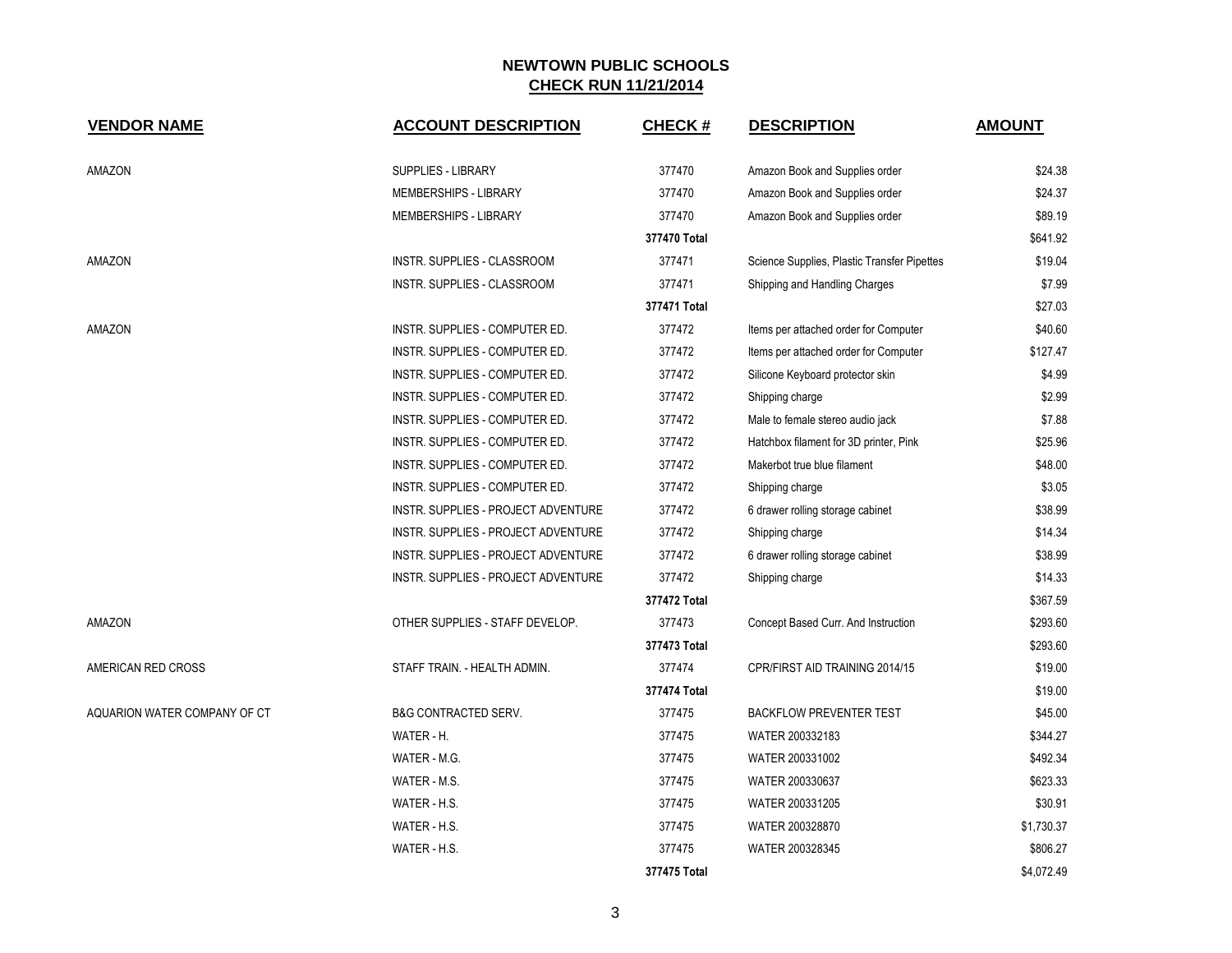| <b>VENDOR NAME</b>               | <b>ACCOUNT DESCRIPTION</b>      | <b>CHECK#</b> | <b>DESCRIPTION</b>                       | <b>AMOUNT</b> |
|----------------------------------|---------------------------------|---------------|------------------------------------------|---------------|
| ARTISTIC DESIGNS LLC             | <b>EMERGENCY REPAIRS - RIS.</b> | 377476        | <b>REPAIR SIDEWALK TRIP HAZARD - RIS</b> | \$1,660.00    |
|                                  |                                 | 377476 Total  |                                          | \$1,660.00    |
| <b>ASSOCIATED REFUSE HAULERS</b> | <b>REFUSE REMOVAL</b>           | 377477        | REFUSE DISPOSAL - ALL SCHOOLS 2014-201   | \$7,508.07    |
|                                  | <b>REFUSE REMOVAL</b>           | 377477        | CARDBOARD RECYCLING - ALL SCHOOLS 20     | \$80.00       |
|                                  | <b>REFUSE REMOVAL</b>           | 377477        | CARDBOARD RECYCLING - ALL SCHOOLS 20     | \$215.00      |
|                                  | <b>REFUSE REMOVAL</b>           | 377477        | CARDBOARD RECYCLING - ALL SCHOOLS 20     | \$136.00      |
|                                  | <b>REFUSE REMOVAL</b>           | 377477        | CARDBOARD RECYCLING - ALL SCHOOLS 20     | \$154.00      |
|                                  | <b>REFUSE REMOVAL</b>           | 377477        | CARDBOARD RECYCLING - ALL SCHOOLS 20     | \$305.00      |
|                                  | <b>REFUSE REMOVAL</b>           | 377477        | CARDBOARD RECYCLING - ALL SCHOOLS 20     | \$143.00      |
|                                  | <b>REFUSE REMOVAL</b>           | 377477        | CARDBOARD RECYCLING - ALL SCHOOLS 20     | \$350.00      |
|                                  |                                 | 377477 Total  |                                          | \$8,891.07    |
| ATRION NETWORKING CORPORATION    | EQUIPMENT - INFO. TECH.         | 377478        | WS-S3650-48PD-S Cisco Catalyst           | \$5,886.00    |
|                                  | EQUIPMENT - INFO. TECH.         | 377478        | GLC-t= 1000BASE-T SFP                    | \$853.20      |
|                                  | EQUIPMENT - INFO. TECH.         | 377478        | Services for Sandy Hook Cisco 3650       | \$1,487.50    |
|                                  |                                 | 377478 Total  |                                          | \$8,226.70    |
| ATTAINMENT COMPANY INC.          | INSTR. SUPPLIES - SP. ED. H.S.  | 377479        | <b>DESKTOP SLANT BOARDS</b>              | \$138.00      |
|                                  | INSTR. SUPPLIES - SP. ED. H.S.  | 377479        | <b>SHIPPING</b>                          | \$16.00       |
|                                  |                                 | 377479 Total  |                                          | \$154.00      |
| AUTO HOME COMMERCIAL             | <b>EMERGENCY REPAIRS - H.</b>   | 377480        | REPLACE CLOCK H301 - HAWL                | \$290.06      |
|                                  | EMERGENCY REPAIRS - S.H.        | 377480        | <b>REPAIR INTERCOM PHONES</b>            | \$934.62      |
|                                  | <b>EMERGENCY REPAIRS - M.G.</b> | 377480        | EMERG REPAIR OF 911 TELEPHONE            | \$575.00      |
|                                  | B. & G. REPAIRS - M.S.          | 377480        | REWIRE PHONE LINE TO FIRE ALARM          | \$454.63      |
|                                  |                                 | 377480 Total  |                                          | \$2,254.31    |
| <b>GEORGE BACHMAN</b>            | STAFF TRAVEL - CLASSROOM        | 377481        | TRAVEL GREENHOUSE CONF PARKING           | \$87.08       |
|                                  |                                 | 377481 Total  |                                          | \$87.08       |
| <b>BAGEL DELIGHT</b>             | OFF. SUPPLIES - SUPER.          | 377482        | <b>BOE MEETING BAGELS</b>                | \$44.95       |
|                                  | STAFF TRAIN. - ADMIN.           | 377482        | Professional Development refreshments    | \$75.00       |
|                                  | OTHER SUPPLIES - STAFF DEVELOP. | 377482        | Lunch for NWEA Calculator Trainer        | \$8.50        |
|                                  |                                 | 377482 Total  |                                          | \$128.45      |
| THE BEE PUBLISHING CO.           | ADVERTISING - SUPER.            | 377483        | ADV 4028                                 | \$62.70       |
|                                  |                                 | 377483 Total  |                                          | \$62.70       |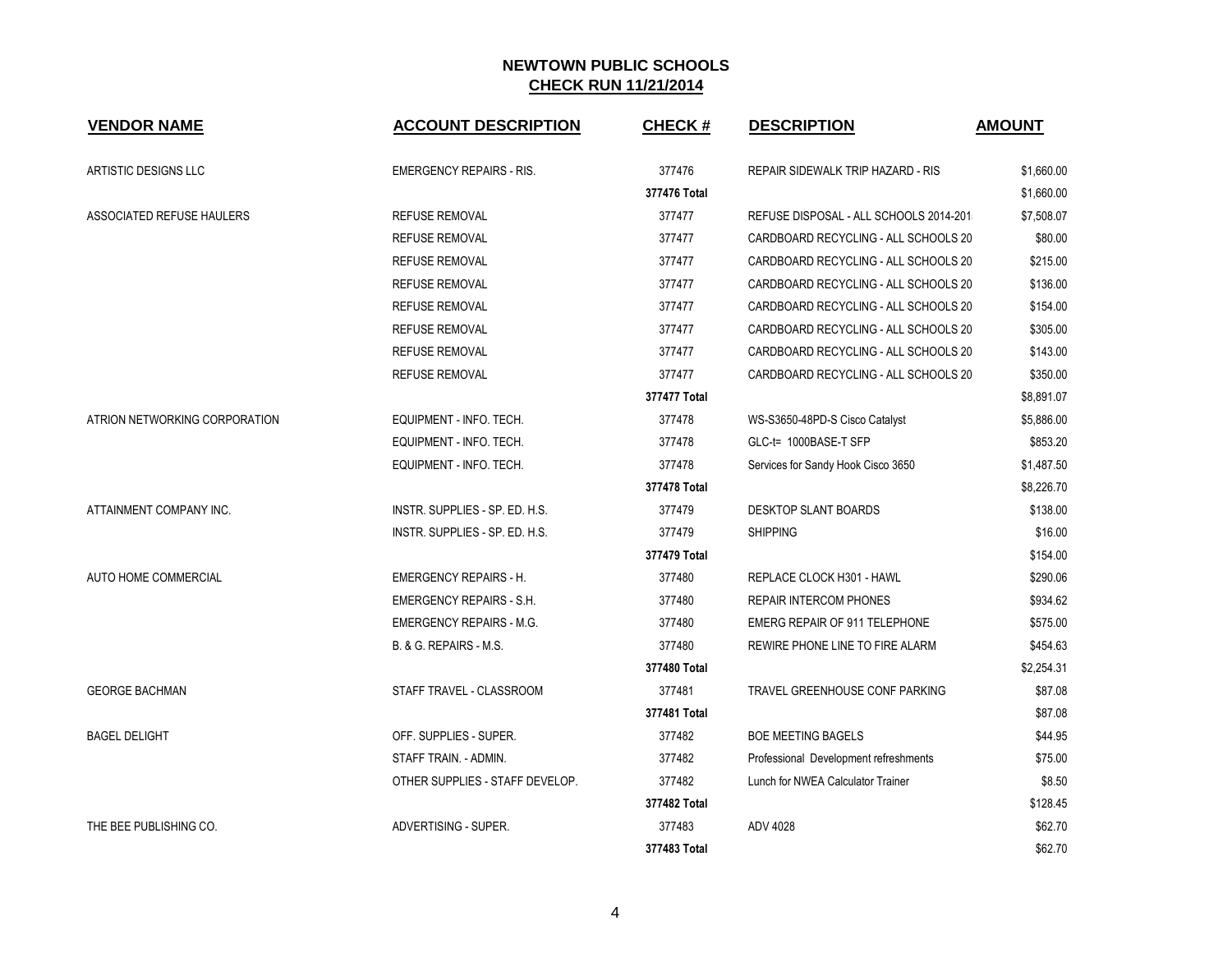| <b>VENDOR NAME</b>                   | <b>ACCOUNT DESCRIPTION</b>          | <b>CHECK#</b> | <b>DESCRIPTION</b>                 | <b>AMOUNT</b> |
|--------------------------------------|-------------------------------------|---------------|------------------------------------|---------------|
| BEHAVIORAL CONSULTING ASSOCIATES LLC | PROF. SERV. - PSYCH/MED. EVAL.      | 377484        | SERV OCT 2014                      | \$3,780.00    |
|                                      |                                     | 377484 Total  |                                    | \$3,780.00    |
| <b>BLICK ART MATERIALS</b>           | <b>INSTR. SUPPLIES - ART</b>        | 377485        | Art Supplies: SEE ATTACHED: paints | \$13.00       |
|                                      |                                     | 377485 Total  |                                    | \$13.00       |
| BLUE LABEL BATTERY INC.              | <b>INSTR. SUPPLIES - SCIENCE</b>    | 377486        | 70985X Replacement Lamp for Model  | \$142.00      |
|                                      | <b>REPAIRS - LIBRARY</b>            | 377486        | REPLACEMENT PROJECTOR LAMP         | \$584.00      |
|                                      | <b>REPAIRS - LIBRARY</b>            | 377486        | REPLACEMENT PROJECTOR LAMP         | \$549.00      |
|                                      |                                     | 377486 Total  |                                    | \$1,275.00    |
| THE BOOKSOURCE                       | TEXTBOOKS - CURR. DEVELOP.          | 377487        | MISC. BOOKS 6TH GRADE Q#39068      | \$478.48      |
|                                      | OTHER SUPPLIES - STAFF DEVELOP.     | 377487        | SEE ATTACHED BOOKLIST              | \$172.32      |
|                                      | OTHER SUPPLIES - STAFF DEVELOP.     | 377487        | SEE ATTACHED BOOKLIST              | \$85.34       |
|                                      | OTHER SUPPLIES - STAFF DEVELOP.     | 377487        | SEE ATTACHED BOOKLIST              | \$236.36      |
|                                      | OTHER SUPPLIES - STAFF DEVELOP.     | 377487        | SEE ATTACHED BOOKLIST              | \$5.24        |
|                                      | OTHER SUPPLIES - STAFF DEVELOP.     | 377487        | SEE ATTACHED BOOKLIST              | \$59.96       |
|                                      | OTHER SUPPLIES - STAFF DEVELOP.     | 377487        | SEE ATTACHED BOOKLIST              | \$88.40       |
|                                      |                                     | 377487 Total  |                                    | \$1,126.10    |
| <b>GINA BRADBURY P.T.</b>            | STAFF TRAVEL - PUPIL SERV.          | 377488        | TRAVEL OCT 2014                    | \$125.05      |
|                                      |                                     | 377488 Total  |                                    | \$125.05      |
| <b>SARA BRANT</b>                    | PRINTING - GUIDANCE                 | 377489        | THANK YOU NOTES                    | \$37.78       |
|                                      |                                     | 377489 Total  |                                    | \$37.78       |
| <b>BROOK FARM METALWORKS INC.</b>    | <b>REPAIRS - CUSTODIAL</b>          | 377490        | <b>FABRICATE SNOW BLOWER EDGES</b> | \$364.00      |
|                                      |                                     | 377490 Total  |                                    | \$364.00      |
| BROOKS ENVIRONMENTAL CONSULTING LLC  | PROF. SERV. - B. & G.               | 377491        | ASBESTOS DESIGNATED PERSON         | \$850.00      |
|                                      | PROF. SERV. - B. & G.               | 377491        | <b>F-WING MOLD TESTING</b>         | \$885.00      |
|                                      | PROF. SERV. - B. & G.               | 377491        | <b>F-WING MOLD TESTING</b>         | \$50.00       |
|                                      |                                     | 377491 Total  |                                    | \$1,785.00    |
| CAP CITY INC.                        | REPAIRS - MAINT.                    | 377492        | CAP / BED FOR MAINT VEHICLE        | \$3,200.00    |
|                                      |                                     | 377492 Total  |                                    | \$3,200.00    |
| CAREY WIPER & SUPPLY CO.             | <b>B&amp;G SUPPLIES - CUSTODIAL</b> | 377493        | ALL AMERICAN PREMIER, WIPERS       | \$1,233.60    |
|                                      |                                     | 377493 Total  |                                    | \$1,233.60    |
| CAROLINA BIOLOGICAL SUPPLY COMPANY   | <b>INSTR. SUPPLIES - SCIENCE</b>    | 377494        | SEE ATTACHED QUOTE                 | \$642.20      |
|                                      |                                     | 377494 Total  |                                    | \$642.20      |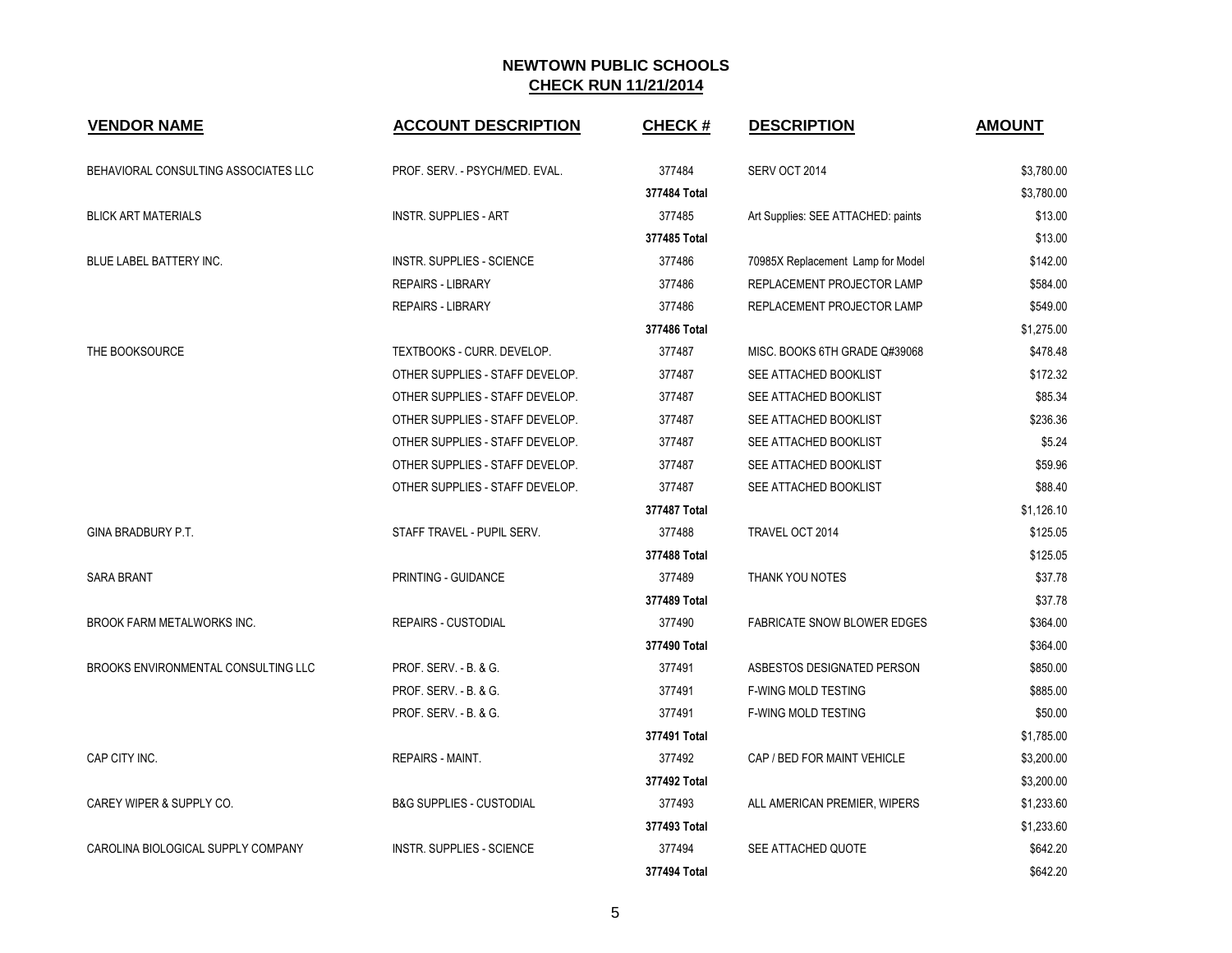| <b>VENDOR NAME</b>                           | <b>ACCOUNT DESCRIPTION</b>        | <b>CHECK#</b> | <b>DESCRIPTION</b>                    | <b>AMOUNT</b> |
|----------------------------------------------|-----------------------------------|---------------|---------------------------------------|---------------|
| CED                                          | <b>B&amp;G SUPPLIES - MAINT.</b>  | 377495        | <b>BREAKERS - ELECTRICAL SUPPLIES</b> | \$81.00       |
|                                              | <b>B&amp;G SUPPLIES - MAINT.</b>  | 377495        | <b>BREAKERS - ELECTRICAL SUPPLIES</b> | \$487.65      |
|                                              | <b>B&amp;G SUPPLIES - MAINT.</b>  | 377495        | <b>BREAKERS - ELECTRICAL SUPPLIES</b> | \$67.99       |
|                                              | <b>B&amp;G SUPPLIES - MAINT.</b>  | 377495        | <b>BREAKERS - ELECTRICAL SUPPLIES</b> | \$214.00      |
|                                              | <b>B&amp;G SUPPLIES - MAINT.</b>  | 377495        | <b>BREAKERS - ELECTRICAL SUPPLIES</b> | \$174.00      |
|                                              | <b>B&amp;G SUPPLIES - MAINT.</b>  | 377495        | <b>BREAKERS - ELECTRICAL SUPPLIES</b> | \$182.86      |
|                                              | <b>B&amp;G SUPPLIES - MAINT.</b>  | 377495        | <b>BREAKERS - ELECTRICAL SUPPLIES</b> | \$412.00      |
|                                              | <b>B&amp;G SUPPLIES - MAINT.</b>  | 377495        | ELECTRONIC FLUORESCENT LIGHTS         | \$45.90       |
|                                              | <b>B&amp;G SUPPLIES - MAINT.</b>  | 377495        | ELECTRONIC FLUORESCENT LIGHTS         | \$1,145.00    |
|                                              | B. & G. IMPROVE - H.S.            | 377495        | F-WING GENERATOR BACKED ELEC          | \$4,713.90    |
|                                              |                                   | 377495 Total  |                                       | \$7,524.30    |
| CHAINSAWS UNLIMITED, INC.                    | <b>REPAIRS - CUSTODIAL</b>        | 377496        | SNOW BLOWER REPAIR PARTS              | \$562.52      |
|                                              | <b>REPAIRS - CUSTODIAL</b>        | 377496        | SNOW BLOWER REPAIR PARTS              | \$222.39      |
|                                              | <b>REPAIRS - CUSTODIAL</b>        | 377496        | SNOW BLOWER REPAIR PARTS              | \$25.98       |
|                                              | <b>REPAIRS - CUSTODIAL</b>        | 377496        | SNOW BLOWER REPAIR PARTS              | \$59.75       |
|                                              |                                   | 377496 Total  |                                       | \$870.64      |
| CHAMBERLAIN INTERNATIONAL SCHOOL             | TUITION - OUT-OF-DISTRICT         | 377497        | <b>RESIDENTIAL PROGRAM</b>            | \$9,856.08    |
|                                              |                                   | 377497 Total  |                                       | \$9,856.08    |
| <b>COHN REZNICK</b>                          | PROF. SERV. - BUS. SERV           | 377498        | JUNE 2014 AUDIT                       | \$10,000.00   |
|                                              |                                   | 377498 Total  |                                       | \$10,000.00   |
| CONN JUNIOR REPUBLIC INC.                    | TUITION - OUT-OF-DISTRICT         | 377499        | PARA FOR IV AUGU - JUNE               | \$1,593.22    |
|                                              | TUITION - OUT-OF-DISTRICT         | 377499        | THERAPY FOR STUDENT IV AUG - JUNE     | \$375.00      |
|                                              |                                   | 377499 Total  |                                       | \$1,968.22    |
| <b>CONNECTICUT LIGHT &amp; POWER</b>         | ELECTRICITY - RIS.                | 377500        | ELEC 51984466011 LOAN                 | \$378.92      |
|                                              | ELECTRICITY - M.S.                | 377500        | ELEC 51658443072 60,487 KWH           | \$8,567.61    |
|                                              |                                   | 377500 Total  |                                       | \$8,946.53    |
| <b>CONNECTICUT WINDOW &amp; FILM TINTING</b> | B. & G. IMPROVE - HAW.            | 377501        | NEWTOWN SCHOOLS FILM INSTALL          | \$5,100.00    |
|                                              | <b>B. &amp; G. IMPROVE - M.G.</b> | 377501        | NEWTOWN SCHOOLS FILM INSTALL          | \$7,650.00    |
|                                              | B. & G. IMPROVE - HOM.            | 377501        | NEWTOWN SCHOOLS FILM INSTALL          | \$3,900.00    |
|                                              | B. & G. IMPROVE - RIS.            | 377501        | NEWTOWN SCHOOLS FILM INSTALL          | \$5,400.00    |
|                                              | B. & G. IMPROVE - M.S.            | 377501        | NEWTOWN SCHOOLS FILM INSTALL          | \$7,800.00    |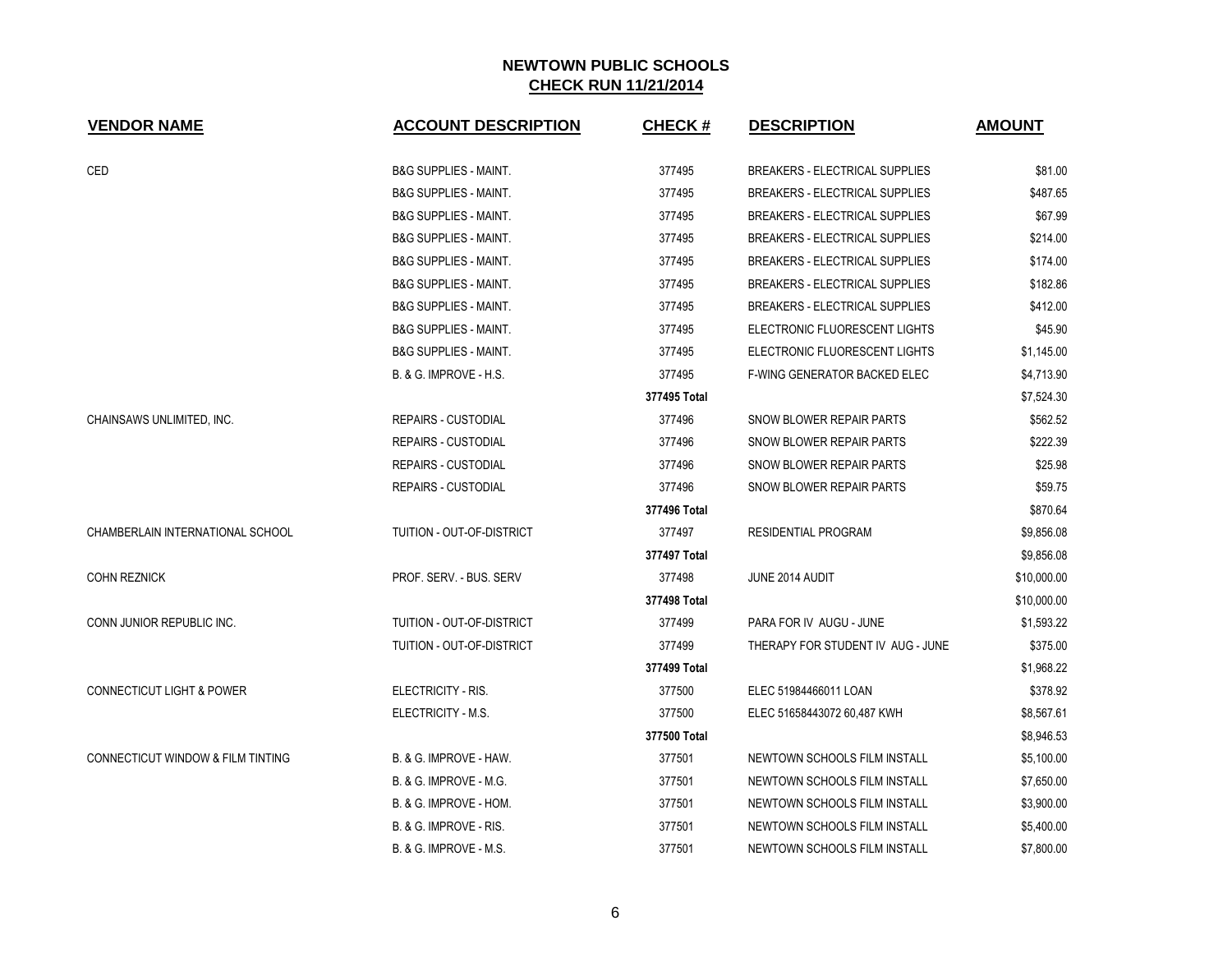| <b>VENDOR NAME</b>                           | <b>ACCOUNT DESCRIPTION</b>        | <b>CHECK#</b> | <b>DESCRIPTION</b>                        | <b>AMOUNT</b> |
|----------------------------------------------|-----------------------------------|---------------|-------------------------------------------|---------------|
| <b>CONNECTICUT WINDOW &amp; FILM TINTING</b> | <b>B. &amp; G. IMPROVE - H.S.</b> | 377501        | NEWTOWN SCHOOLS FILM INSTALL              | \$10,500.00   |
|                                              |                                   | 377501 Total  |                                           | \$40,350.00   |
| <b>NANCY CONRON</b>                          | STAFF TRAVEL - STAFF DEVELOP.     | 377502        | TRAVEL AUG - SEPT 2014                    | \$138.32      |
|                                              | STAFF TRAVEL - STAFF DEVELOP.     | 377502        | TRAVEL OCT 2014                           | \$127.01      |
|                                              |                                   | 377502 Total  |                                           | \$265.33      |
| COOPERATIVE EDUCATIONAL SERVICES             | PROF. SERV. - SUPER.              | 377503        | HOUSING MARKETING ANALYSIS                | \$2,675.00    |
|                                              |                                   | 377503 Total  |                                           | \$2,675.00    |
| COUNTY ELECTRIC CONSTRUCTION INC.            | B. & G. IMPROVE - H.S.            | 377504        | <b>F-WING GENERATOR BACKED ELEC</b>       | \$12,365.00   |
|                                              |                                   | 377504 Total  |                                           | \$12,365.00   |
| CPI (CRISIS PREVENTION INTERVENTION)         | INSTR. SUPPLIES - SP. ED. PREK-8  | 377505        | PBIS WORKBOOKS                            | \$23.38       |
|                                              |                                   | 377505 Total  |                                           | \$23.38       |
| <b>CRA</b>                                   | STAFF TRAIN. - CLASSROOM          | 377506        | CT Reading Association 63 rd Annual Conf  | \$135.00      |
|                                              |                                   | 377506 Total  |                                           | \$135.00      |
| DEIDRE CROCE                                 | STAFF TRAVEL - GUIDANCE           | 377507        | TRAVEL COLLEGES THE FELLWAY TOUR          | \$329.76      |
|                                              |                                   | 377507 Total  |                                           | \$329.76      |
| <b>CRYSTAL ROCK</b>                          | INSTR. SUPPLIES - CLASSROOM       | 377508        | Delivery of 15 5-gallon Water Bottles     | \$66.00       |
|                                              | INSTR. SUPPLIES - CLASSROOM       | 377508        | Ten months rental of water                | \$3.00        |
|                                              |                                   | 377508 Total  |                                           | \$69.00       |
| M.J. DALY, LLC                               | <b>EMERGENCY REPAIRS - H.S.</b>   | 377509        | FIRE PUMP MOTOR REPAIR - NHS              | \$1,504.74    |
|                                              |                                   | 377509 Total  |                                           | \$1,504.74    |
| DELL MARKETING L.P.                          | INSTR. SUPPLIES - COMPUTER ED.    | 377510        | Toner, Dell # 331-0716, 2,500 pg. Cyan    | \$197.98      |
|                                              | INSTR. SUPPLIES - COMPUTER ED.    | 377510        | Toner, Dell # 331-0719, 3,000 pg Black    | \$99.99       |
|                                              | INSTR. SUPPLIES - COMPUTER ED.    | 377510        | Toner, Dell # 331-0718, 2,500, yellow     | \$197.98      |
|                                              | INSTR. SUPPLIES - COMPUTER ED.    | 377510        | Toner, Dell# 331-0717, 2,500 pg. Magenta. | \$197.98      |
|                                              | EQUIPMENT - INFO. TECH.           | 377510        | OptiPlex 3020 SFF                         | \$12,000.00   |
|                                              | EQUIPMENT - INFO. TECH.           | 377510        | PowerEdge R620, Intel Xeon E-26XX         | \$8,999.98    |
|                                              | EQUIPMENT - INFO. TECH.           | 377510        | Dell Latitude 5000 series                 | \$1,510.00    |
|                                              |                                   | 377510 Total  |                                           | \$23,203.91   |
| DEMCO INC.                                   | <b>SUPPLIES - LIBRARY</b>         | 377511        | WS 14200290 Kapco Easy Cover II           | \$99.24       |
|                                              |                                   | 377511 Total  |                                           | \$99.24       |
| <b>DIRECT ENERGY BUSINESS</b>                | ELECTRICITY - M.S.                | 377512        | ELEC 1130812 226.7 KWH                    | \$17.61       |
|                                              | ELECTRICITY - M.S.                | 377512        | ELEC 1130813 1433.9 KWH                   | \$111.40      |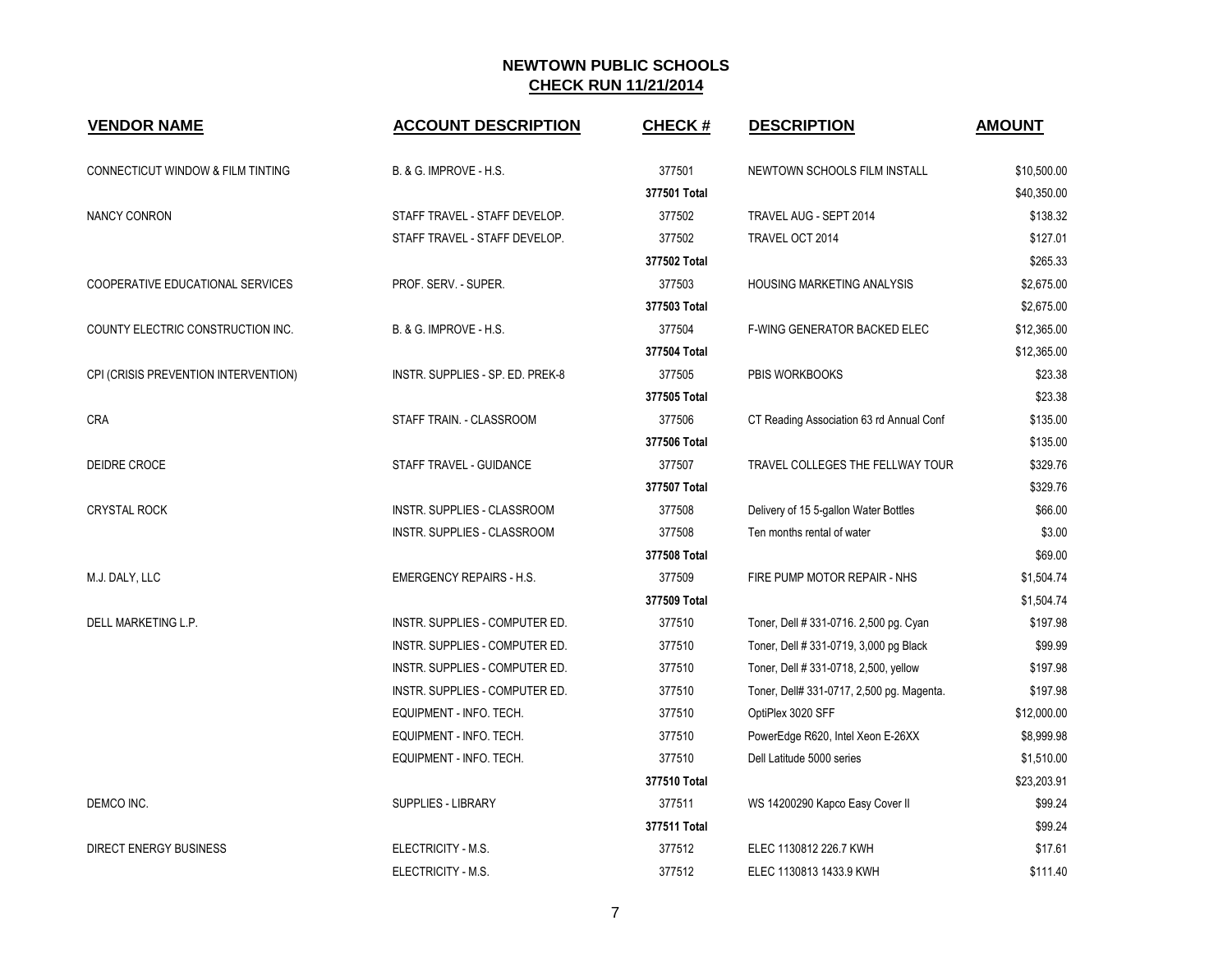| <b>VENDOR NAME</b>                 | <b>ACCOUNT DESCRIPTION</b>          | <b>CHECK#</b> | <b>DESCRIPTION</b>                     | <b>AMOUNT</b> |
|------------------------------------|-------------------------------------|---------------|----------------------------------------|---------------|
| <b>DIRECT ENERGY BUSINESS</b>      | ELECTRICITY - M.S.                  | 377512        | ELEC 1130814 129.1 KWH                 | \$10.03       |
|                                    | ELECTRICITY - M.S.                  | 377512        | ELEC 1130815 181.3 KWH                 | \$14.09       |
|                                    |                                     | 377512 Total  |                                        | \$153.13      |
| DUMOUCHEL PAPER CO.                | <b>B&amp;G SUPPLIES - CUSTODIAL</b> | 377513        | LINERS, LYSOL, FLOOR PADS              | \$449.37      |
|                                    |                                     | 377513 Total  |                                        | \$449.37      |
| <b>EAGLE FENCE &amp; GUARDRAIL</b> | B. & G. REPAIRS - M.G.              | 377514        | <b>INSTALL CHAIN LINK FENCING - MG</b> | \$2,275.00    |
|                                    |                                     | 377514 Total  |                                        | \$2,275.00    |
| EAST COAST SIGN & SUPPLY INC.      | <b>B&amp;G SUPPLIES - MAINT.</b>    | 377515        | SECURITY RELATED SIGNS                 | \$330.00      |
|                                    | <b>B&amp;G SUPPLIES - MAINT.</b>    | 377515        | <b>SECURITY RELATED SIGNS</b>          | \$652.50      |
|                                    |                                     | 377515 Total  |                                        | \$982.50      |
| EDUCATION CONNECTION               | TRANS. - OUT-OF-DISTRICT            | 377516        | TRANS. - OUT-OF-DISTRICT               | \$90,663.00   |
|                                    |                                     | 377516 Total  |                                        | \$90,663.00   |
| <b>EXCEL TUTORING LLC</b>          | <b>TUTORS - HOMEBOUND</b>           | 377517        | <b>TUTORS - HOMEBOUND</b>              | \$1,335.00    |
|                                    |                                     | 377517 Total  |                                        | \$1,335.00    |
| F & M ELECTRICAL SUPPLY CO, INC.   | B. & G. REPAIRS - HOM.              | 377518        | PARKING LOT POLE LIGHT RECRUIT         | \$1,570.59    |
|                                    | B. & G. REPAIRS - M.S.              | 377518        | <b>COMPUTER TEST LAB - NMS</b>         | \$123.24      |
|                                    | B. & G. REPAIRS - M.S.              | 377518        | COMPUTER TEST LAB - NMS                | \$757.58      |
|                                    | B. & G. REPAIRS - H.S.              | 377518        | F WING EMERG POWER PROJECT             | \$131.08      |
|                                    | B. & G. REPAIRS - H.S.              | 377518        | F WING EMERG POWER PROJECT             | (\$88.20)     |
|                                    | B. & G. REPAIRS - H.S.              | 377518        | F WING EMERG POWER PROJECT             | \$277.73      |
|                                    | B. & G. REPAIRS - H.S.              | 377518        | F WING EMERG POWER PROJECT             | \$2,169.30    |
|                                    | B. & G. REPAIRS - H.S.              | 377518        | F WING EMERG POWER PROJECT             | \$128.70      |
|                                    | B. & G. REPAIRS - H.S.              | 377518        | F WING EMERG POWER PROJECT             | \$704.49      |
|                                    | B. & G. REPAIRS - H.S.              | 377518        | F WING EMERG POWER PROJECT             | \$44.08       |
|                                    | B. & G. REPAIRS - H.S.              | 377518        | F WING EMERG POWER PROJECT             | \$13.00       |
|                                    |                                     | 377518 Total  |                                        | \$5,831.59    |
| <b>FAIR AUTO SUPPLY</b>            | <b>REPAIRS - MAINT.</b>             | 377519        | <b>MAINT VEHICLE REPAIR PARTS</b>      | \$90.54       |
|                                    | <b>REPAIRS - MAINT.</b>             | 377519        | <b>MAINT VEHICLE REPAIR PARTS</b>      | \$54.09       |
|                                    | <b>REPAIRS - MAINT.</b>             | 377519        | <b>MAINT VEHICLE REPAIR PARTS</b>      | \$92.73       |
|                                    | <b>REPAIRS - MAINT.</b>             | 377519        | <b>MAINT VEHICLE REPAIR PARTS</b>      | \$19.88       |
|                                    | REPAIRS - MAINT.                    | 377519        | <b>MAINT VEHICLE REPAIR PARTS</b>      | \$5.11        |
|                                    |                                     | 377519 Total  |                                        | \$262.35      |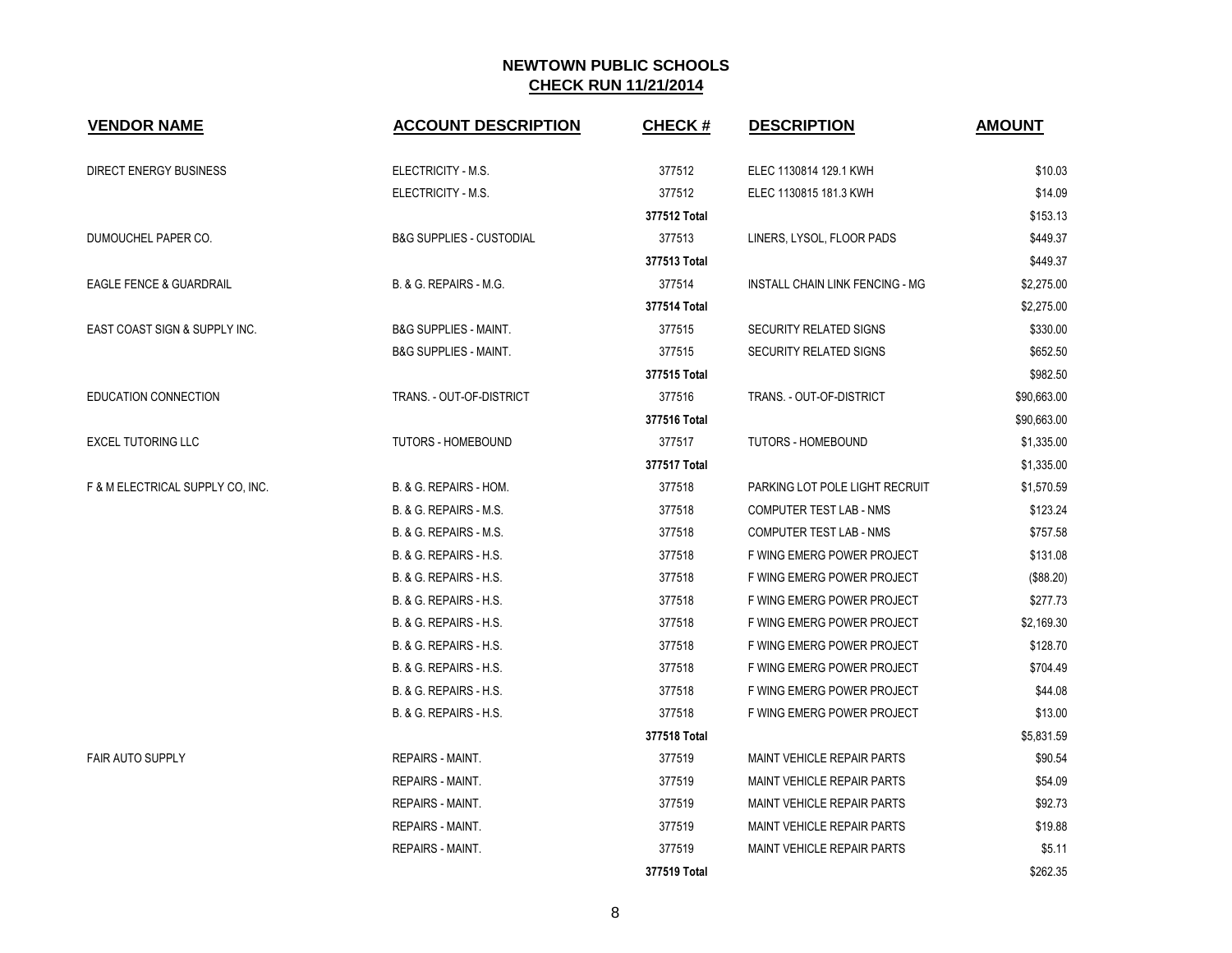| <b>VENDOR NAME</b>                | <b>ACCOUNT DESCRIPTION</b>       | <b>CHECK#</b> | <b>DESCRIPTION</b>                        | <b>AMOUNT</b> |
|-----------------------------------|----------------------------------|---------------|-------------------------------------------|---------------|
| <b>FISHER SCIENTIFIC</b>          | INSTR. SUPPLIES - SCIENCE        | 377520        | SEE ATTACHED - ANATOMY                    | \$426.66      |
|                                   | <b>INSTR. SUPPLIES - SCIENCE</b> | 377520        | SEE ATTACHED - ANATOMY                    | \$479.40      |
|                                   | INSTR. SUPPLIES - SCIENCE        | 377520        | SEE ATTACHED - ANATOMY                    | \$70.04       |
|                                   | INSTR. SUPPLIES - SCIENCE        | 377520        | SEE ATTACHED - ANATOMY                    | \$81.60       |
|                                   | INSTR. SUPPLIES - SCIENCE        | 377520        | MAGLEADS RED PO 40229                     | \$30.12       |
|                                   | INSTR. SUPPLIES - SCIENCE        | 377520        | THE HUMAN GENOME PO 41501                 | \$68.00       |
|                                   |                                  | 377520 Total  |                                           | \$1,155.82    |
| FOLLETT SCHOOL SOLUTIONS INC.     | <b>TEXTBOOKS - SOC. STUDIES</b>  | 377521        | 1997 YEARS OF WONDERS BY GERALDINE BI     | \$151.80      |
|                                   |                                  | 377521 Total  |                                           | \$151.80      |
|                                   | <b>SUPPLIES - LIBRARY</b>        | 377522        | 39 Assorted fiction titles---see attached | \$291.17      |
|                                   | <b>SUPPLIES - LIBRARY</b>        | 377522        | Cataloging and processing for titles      | \$22.77       |
|                                   |                                  | 377522 Total  |                                           | \$313.94      |
| DR. LINDA A. GEJDA                | OTHER SUPPLIES - STAFF DEVELOP.  | 377523        | <b>COMMUNITY FORUM SUPPLIES</b>           | \$129.50      |
|                                   |                                  | 377523 Total  |                                           | \$129.50      |
| <b>MEGHAN GLYNN</b>               | STAFF TRAVEL - PUPIL SERV.       | 377524        | TRAVEL AUG - NOV 2014                     | \$64.40       |
|                                   |                                  | 377524 Total  |                                           | \$64.40       |
| GOLDIE AND LIBRO MUSIC CENTER LLC | INSTR. SUPPLIES - MUSIC          | 377525        | MUSIC SUPPLIES-2014-15                    | \$160.00      |
|                                   | <b>REPAIRS - MUSIC</b>           | 377525        | <b>INSTRUMENTS REPAIRS</b>                | \$175.00      |
|                                   |                                  | 377525 Total  |                                           | \$335.00      |
| <b>CATHARINE GORALSKI</b>         | STAFF TRAVEL - PUPIL SERV.       | 377526        | TRAVEL SEPT - OCT 2014                    | \$70.34       |
|                                   |                                  | 377526 Total  |                                           | \$70.34       |
| GOVCONNECTION, INC.               | EQUIPMENT - INFO. TECH.          | 377527        | 2920-48G-POE + Switch HP Procurve         | \$5,028.00    |
|                                   | INSTR. SUPPLIES - TECH ED.       | 377527        | TONER CARTRIDGE                           | \$88.85       |
|                                   | INSTR. SUPPLIES - CLASSROOM      | 377527        | Printer cartridges, see attached          | \$1,781.88    |
|                                   |                                  | 377527 Total  |                                           | \$6,898.73    |
| <b>GRAINGER</b>                   | INSTR. SUPPLIES - TECH ED.       | 377528        | LARGE VALVE COMPRESSOR                    | \$147.15      |
|                                   | B. & G. REPAIRS - H.             | 377528        | NEW BASEBOARDS - HAWL                     | \$271.40      |
|                                   | <b>B. &amp; G. REPAIRS - H.</b>  | 377528        | NEW BASEBOARDS - HAWL                     | \$106.00      |
|                                   | B. & G. REPAIRS - H.             | 377528        | NEW BASEBOARDS - HAWL                     | \$416.58      |
|                                   | B. & G. REPAIRS - H.             | 377528        | NEW BASEBOARDS - HAWL                     | \$223.16      |
|                                   | B. & G. REPAIRS - M.G.           | 377528        | WATER PRESSURE REPAIRS - MG               | \$108.55      |
|                                   | B. & G. REPAIRS - M.G.           | 377528        | WATER PRESSURE REPAIRS - MG               | \$54.06       |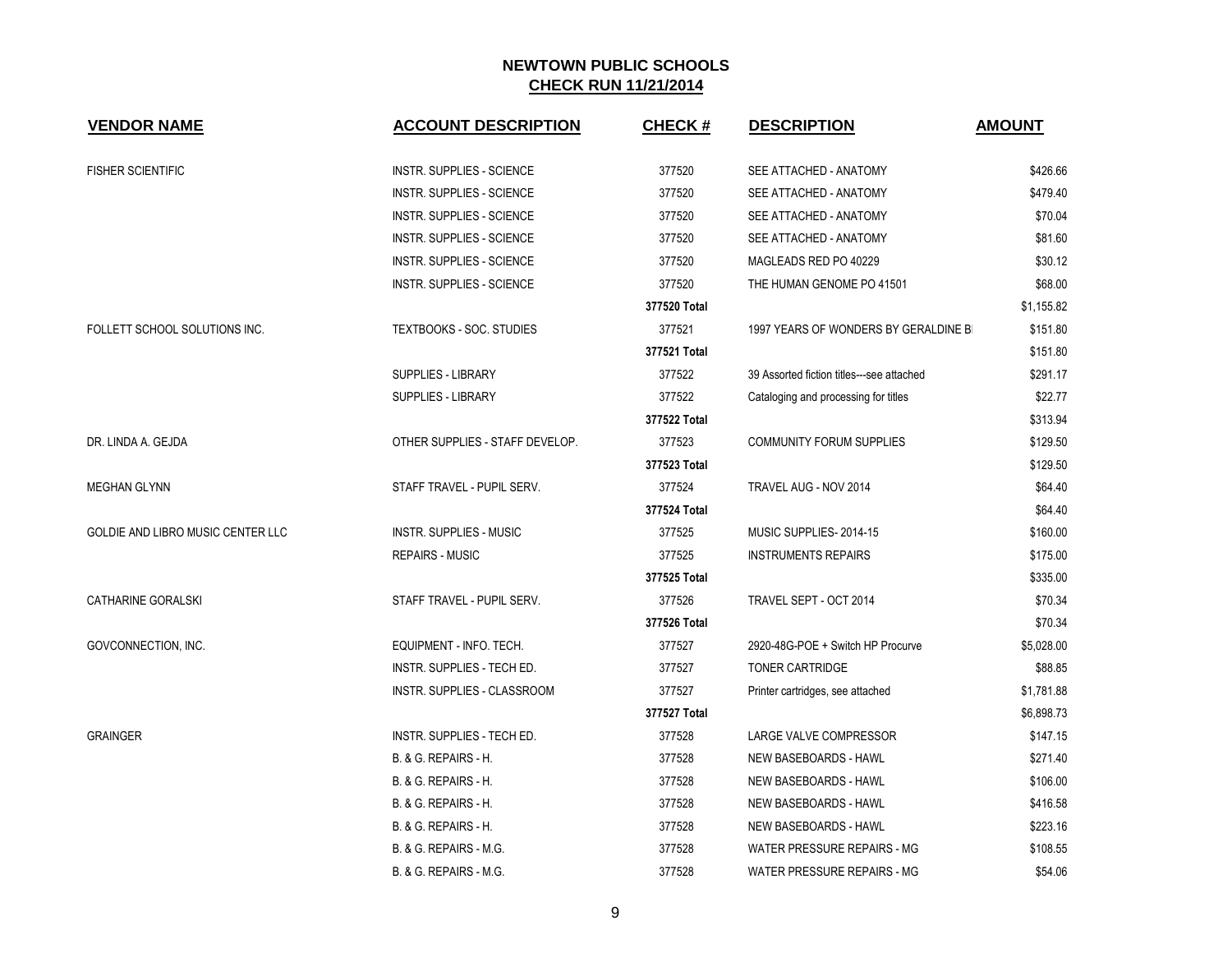| <b>VENDOR NAME</b>         | <b>ACCOUNT DESCRIPTION</b>           | <b>CHECK#</b> | <b>DESCRIPTION</b>                      | <b>AMOUNT</b> |
|----------------------------|--------------------------------------|---------------|-----------------------------------------|---------------|
| <b>GRAINGER</b>            | <b>B&amp;G SUPPLIES - MAINT.</b>     | 377528        | SIGNS, DEHUMIDIFIERS, ELBOWS, TEES      | \$9.35        |
|                            | <b>B&amp;G SUPPLIES - MAINT.</b>     | 377528        | SIGNS, DEHUMIDIFIERS, ELBOWS, TEES - MA | \$263.65      |
|                            | <b>B&amp;G SUPPLIES - MAINT.</b>     | 377528        | SIGNS, DEHUMIDIFIERS, ELBOWS, TEES - MA | \$78.24       |
|                            | <b>B&amp;G SUPPLIES - MAINT.</b>     | 377528        | SIGNS, DEHUMIDIFIERS, ELBOWS, TEES - MA | \$112.26      |
|                            | <b>B&amp;G SUPPLIES - MAINT.</b>     | 377528        | SIGNS, DEHUMIDIFIERS, ELBOWS, TEES - MA | \$94.26       |
|                            | <b>B&amp;G SUPPLIES - MAINT.</b>     | 377528        | SIGNS, DEHUMIDIFIERS, ELBOWS, TEES - MA | \$94.26       |
|                            | <b>B&amp;G SUPPLIES - MAINT.</b>     | 377528        | SIGNS, DEHUMIDIFIERS, ELBOWS, TEES - MA | \$118.76      |
|                            | <b>B&amp;G SUPPLIES - MAINT.</b>     | 377528        | SIGNS, DEHUMIDIFIERS, ELBOWS, TEES - MA | \$873.80      |
|                            | <b>B&amp;G SUPPLIES - MAINT.</b>     | 377528        | FLARING/CUTTING KIT, WHEEL KIT          | \$199.15      |
|                            | <b>B&amp;G SUPPLIES - MAINT.</b>     | 377528        | FLARING/CUTTING KIT, WHEEL KIT          | \$105.64      |
|                            | <b>B&amp;G SUPPLIES - MAINT.</b>     | 377528        | FLARING/CUTTING KIT, WHEEL KIT          | \$133.98      |
|                            | <b>B&amp;G SUPPLIES - MAINT.</b>     | 377528        | FLARING/CUTTING KIT, WHEEL KIT          | \$86.36       |
|                            | <b>B&amp;G SUPPLIES - MAINT.</b>     | 377528        | FLARING/CUTTING KIT, WHEEL KIT          | \$101.64      |
|                            | <b>B&amp;G SUPPLIES - MAINT.</b>     | 377528        | FLARING/CUTTING KIT, WHEEL KIT          | \$399.25      |
|                            |                                      | 377528 Total  |                                         | \$3,997.50    |
| <b>STEPHANIE GREAVES</b>   | STAFF TRAVEL - PUPIL SERV.           | 377529        | TRAVEL OCT 2014                         | \$48.50       |
|                            |                                      | 377529 Total  |                                         | \$48.50       |
| STEPHANIE GREAVES          | STAFF TRAVEL - PUPIL SERV.           | 377530        | VD CHK 375695 REPLACEMENT               | \$36.78       |
|                            |                                      | 377530 Total  |                                         | \$36.78       |
| PAULA A. GREENFIELD        | <b>INSTR. SUPPLIES - WORLD LANG.</b> | 377531        | <b>WL SUPPLIES</b>                      | \$374.74      |
|                            |                                      | 377531 Total  |                                         | \$374.74      |
| <b>GROTH MUSIC COMPANY</b> | <b>INSTR. SUPPLIES - MUSIC</b>       | 377532        | MPI Prism Blue Recorder - 211212        | \$57.80       |
|                            | INSTR. SUPPLIES - MUSIC              | 377532        | MPI Green Recorder - 211214             | \$57.80       |
|                            | <b>INSTR. SUPPLIES - MUSIC</b>       | 377532        | MPI Red Recorder - 211216               | \$57.80       |
|                            | <b>INSTR. SUPPLIES - MUSIC</b>       | 377532        | MPI Purple Recorder - 211215            | \$57.80       |
|                            | <b>INSTR. SUPPLIES - MUSIC</b>       | 377532        | MPI Yellow Recorder - 211213            | \$57.80       |
|                            | <b>INSTR. SUPPLIES - MUSIC</b>       | 377532        | Recorder neck strap - 214210            | \$102.00      |
|                            | <b>INSTR. SUPPLIES - MUSIC</b>       | 377532        | Shipping                                | \$31.28       |
|                            |                                      | 377532 Total  |                                         | \$422.28      |
| <b>GROVE SCHOOL</b>        | TUITION - OUT-OF-DISTRICT            | 377533        | <b>TUITION - OUT-OF-DISTRICT</b>        | \$9,955.00    |
|                            |                                      | 377533 Total  |                                         | \$9,955.00    |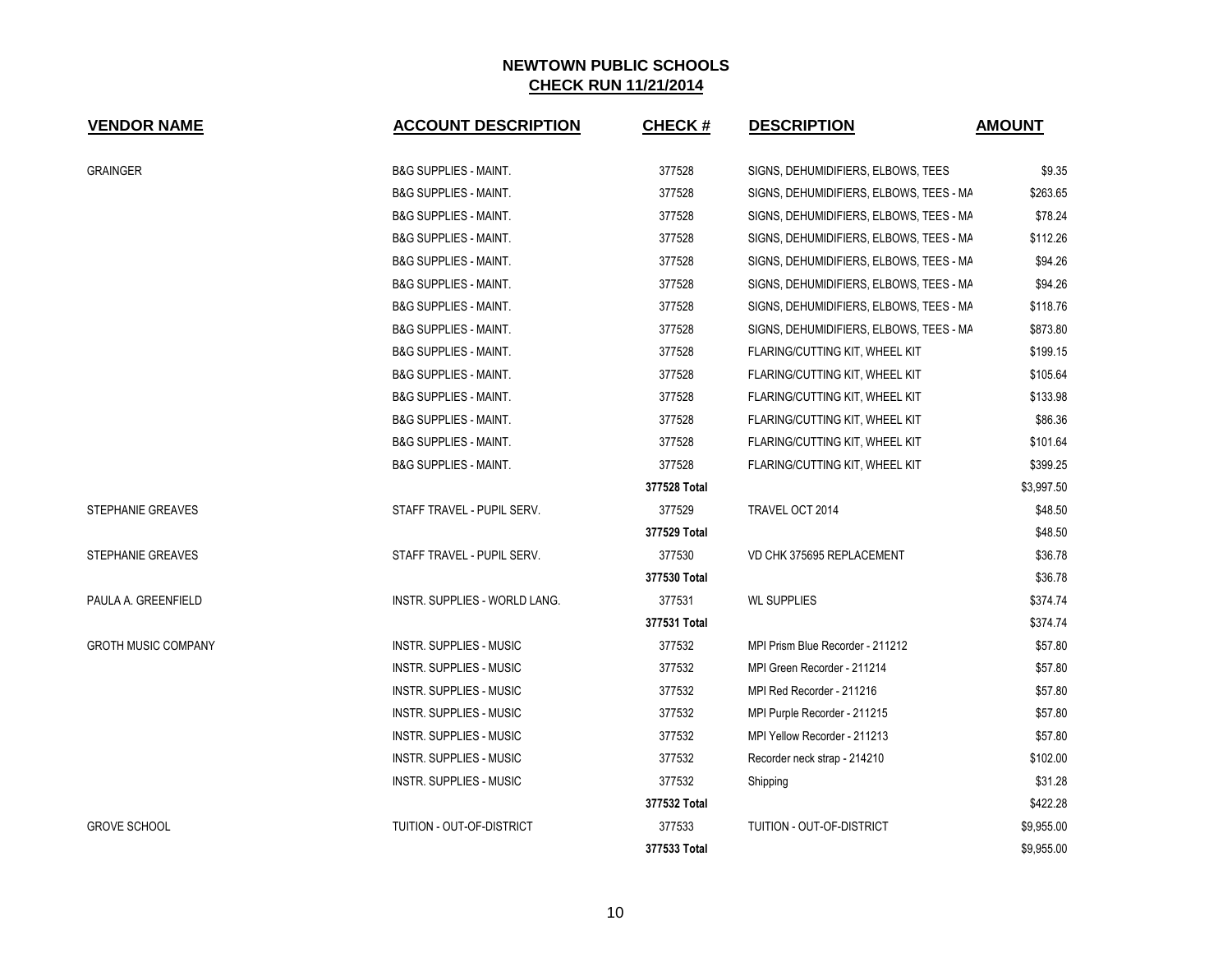| <b>VENDOR NAME</b>                     | <b>ACCOUNT DESCRIPTION</b>          | <b>CHECK#</b> | <b>DESCRIPTION</b>                            | <b>AMOUNT</b> |
|----------------------------------------|-------------------------------------|---------------|-----------------------------------------------|---------------|
| HAT CITY PAPER & SUPPLY CO.            | <b>B&amp;G SUPPLIES - CUSTODIAL</b> | 377534        | PAPER PRODUCTS, DISINFECTANT                  | \$4,272.64    |
|                                        | <b>B&amp;G SUPPLIES - CUSTODIAL</b> | 377534        | PAPER PRODUCTS, DISINFECTANT                  | \$5,029.78    |
|                                        | <b>B&amp;G SUPPLIES - CUSTODIAL</b> | 377534        | <b>FLOOR &amp; CARPET SWEEPER</b>             | \$115.02      |
|                                        |                                     | 377534 Total  |                                               | \$9,417.44    |
| HEARST MEDIA SERVICES CT LLC           | <b>SUPPLIES - LIBRARY</b>           | 377535        | The News Times newspapers in education subsci | \$185.00      |
|                                        |                                     | 377535 Total  |                                               | \$185.00      |
| <b>HERITAGE HOTEL</b>                  | CONTRACTED SERV. - ADMIN.           | 377536        | HOTEL DEPOSIT- NEASC                          | \$1,000.00    |
|                                        |                                     | 377536 Total  |                                               | \$1,000.00    |
| HOMETOWN TOOL LLC                      | <b>SECURITY SUPPLIES</b>            | 377537        | Cornerstone, Hi-Visibility, Hooded, Polyester | \$314.91      |
|                                        |                                     | 377537 Total  |                                               | \$314.91      |
| <b>HOUGHTON MIFFLIN COMPANY</b>        | INSTR. SUPPLIES - WORLD LANG.       | 377538        | Pratice workbooks                             | \$3,442.50    |
|                                        | INSTR. SUPPLIES - WORLD LANG.       | 377538        | grammar book                                  | \$800.00      |
|                                        | INSTR. SUPPLIES - WORLD LANG.       | 377538        | shipping charge                               | \$446.09      |
|                                        | INSTR. SUPPLIES - PSYCH.            | 377538        | RECORD FORMS BATTELLE                         | \$152.26      |
|                                        | INSTR. SUPPLIES - PSYCH.            | 377538        | <b>WORKBOOKS BATTELLE</b>                     | \$152.26      |
|                                        | INSTR. SUPPLIES - PSYCH.            | 377538        | <b>END</b><br><b>SHIPPING</b>                 | \$30.46       |
|                                        |                                     | 377538 Total  |                                               | \$5,023.57    |
| HUGH'S MECHANICAL EQUIPMENT LLC        | PROF. SERV. - B. & G.               | 377539        | MONTHLY UNDERGROUND TANK                      | \$1,350.00    |
|                                        | PROF. SERV. - B. & G.               | 377539        | MONTHLY UNDERGROUND TANK                      | \$1,350.00    |
|                                        | PROF. SERV. - B. & G.               | 377539        | MONTHLY UNDERGROUND TANK                      | \$1,500.00    |
|                                        | PROF. SERV. - B. & G.               | 377539        | UNDERGROUND STORAGE TANK                      | \$5,300.00    |
|                                        | <b>EMERGENCY REPAIRS - HOM.</b>     | 377539        | REPLACE SPILL BOX                             | \$4,155.00    |
|                                        |                                     | 377539 Total  |                                               | \$13,655.00   |
| SUZANNE HURLEY                         | <b>SUPPLIES - LIBRARY</b>           | 377540        | <b>FIC/NON FIC BOOKS</b>                      | \$54.80       |
|                                        |                                     | 377540 Total  |                                               | \$54.80       |
| HUSSEY SEATING COMPANY                 | <b>EMERGENCY REPAIRS - H.S.</b>     | 377541        | REPLACE PULLEY & CABLE                        | \$250.00      |
|                                        |                                     | 377541 Total  |                                               | \$250.00      |
| THE INSTITUTE OF PROFESSIONAL PRACTICE | PROF. SERV. - PSYCH/MED. EVAL.      | 377542        | PROF. SERV. - PSYCH/MED. EVAL.                | \$9,300.00    |
|                                        |                                     | 377542 Total  |                                               | \$9,300.00    |
| <b>J.R. ASSOCIATES LLC</b>             | INSTR. SUPPLIES - MUSIC             | 377543        | ORCHESTRA FOLDERS                             | \$651.00      |
|                                        | <b>INSTR. SUPPLIES - MUSIC</b>      | 377543        | <b>EMBOSSING</b>                              | \$175.00      |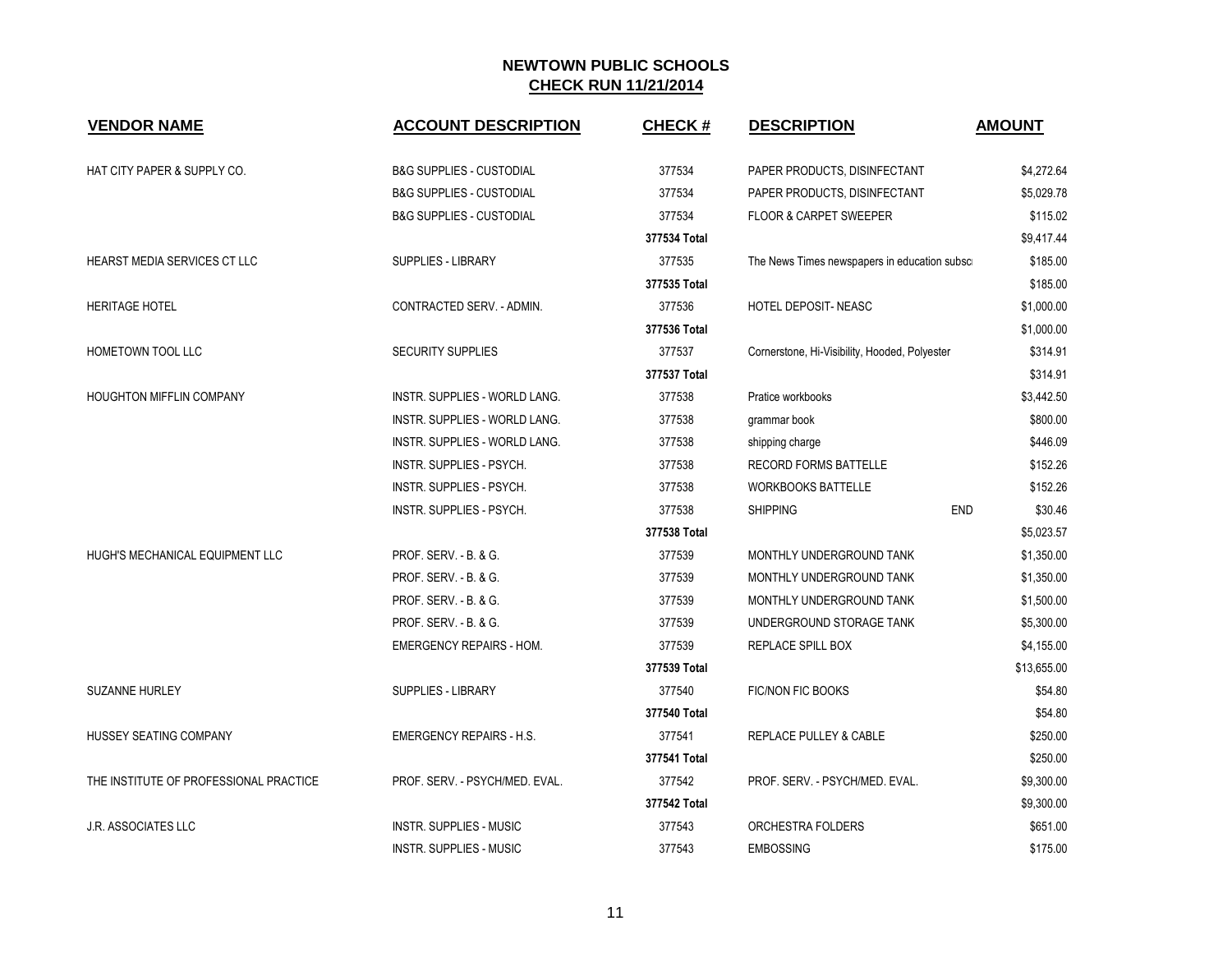| <b>VENDOR NAME</b>              | <b>ACCOUNT DESCRIPTION</b>          | <b>CHECK#</b> | <b>DESCRIPTION</b>                | <b>AMOUNT</b> |
|---------------------------------|-------------------------------------|---------------|-----------------------------------|---------------|
| <b>J.R. ASSOCIATES LLC</b>      | <b>INSTR. SUPPLIES - MUSIC</b>      | 377543        | <b>SHIPPING</b>                   | \$90.61       |
|                                 |                                     | 377543 Total  |                                   | \$916.61      |
| <b>KRISTEN JACKSON</b>          | STAFF TRAVEL - PUPIL SERV.          | 377544        | STAFF TRAVEL - PUPIL SERV.        | \$232.06      |
|                                 |                                     | 377544 Total  |                                   | \$232.06      |
| JOHNSTONE SUPPLY                | <b>B&amp;G SUPPLIES - MAINT.</b>    | 377545        | <b>MAINT SUPPLIES</b>             | \$190.98      |
|                                 |                                     | 377545 Total  |                                   | \$190.98      |
| <b>KELLY PRINTING SUPPLIES</b>  | OFF. SUPPLIES - H.S.                | 377546        | 3-blk 1 Cyan, 1 Magenta, 1        | \$945.00      |
|                                 |                                     | 377546 Total  |                                   | \$945.00      |
| KINSLEY POWER SYSTEMS           | B. & G. REPAIRS - M.S.              | 377547        | REPLACE FREEZE PLUG / REFILL      | \$365.00      |
|                                 | B. & G. REPAIRS - M.S.              | 377547        | REPLACE FREEZE PLUG / REFILL      | \$864.96      |
|                                 |                                     | 377547 Total  |                                   | \$1,229.96    |
| KLINGBERG FAMILY CENTERS INC.   | TUITION - OUT-OF-DISTRICT           | 377548        | TUITION - OUT-OF-DISTRICT         | \$8,127.02    |
|                                 |                                     | 377548 Total  |                                   | \$8,127.02    |
| PAULA KNIGHT                    | CONTRACTED SERV. - STAFF DEVELOP.   | 377549        | CONTRACTED SERV. - STAFF DEVELOP. | \$825.00      |
|                                 |                                     | 377549 Total  |                                   | \$825.00      |
| H. KREVIT & COMPANY, INC.       | <b>B&amp;G SUPPLIES - CUSTODIAL</b> | 377550        | CHLORINE / PH DOWN - NHS POOL     | (\$300.00)    |
|                                 | <b>B&amp;G SUPPLIES - CUSTODIAL</b> | 377550        | CHLORINE / PH DOWN - NHS POOL     | \$1,010.67    |
|                                 |                                     | 377550 Total  |                                   | \$710.67      |
| LEAHY'S FUELS INC.              | PROPANE & NATURAL GAS - H.S.        | 377551        | PROPANE 97208G 343.8 UNITS        | \$718.54      |
|                                 |                                     | 377551 Total  |                                   | \$718.54      |
| <b>LOADING DOCK CENTRAL LLC</b> | <b>EMERGENCY REPAIRS - RIS.</b>     | 377552        | <b>LOADING DOCK REPAIR - RIS</b>  | \$427.00      |
|                                 |                                     | 377552 Total  |                                   | \$427.00      |
| <b>M-FATHLETIC</b>              | INSTR. SUPPLIES - SPORTS            | 377553        | STARTING BLANKS 4740A             | \$55.80       |
|                                 | INSTR. SUPPLIES - SPORTS            | 377553        | <b>SHIPPING</b>                   | \$15.00       |
|                                 |                                     | 377553 Total  |                                   | \$70.80       |
| MACKINNEY, KATHLEEN             | INSTR. SUPPLIES - GUIDANCE          | 377554        | <b>CAREER DAY EXPENSES</b>        | \$119.11      |
|                                 |                                     | 377554 Total  |                                   | \$119.11      |
| MAGNAKLEEN SERVICES LLC         | <b>B&amp;G SUPPLIES - CUSTODIAL</b> | 377555        | MOP / RUG SERVICE (ALL SCHOOLS)   | \$130.00      |
|                                 | <b>B&amp;G SUPPLIES - CUSTODIAL</b> | 377555        | MOP / RUG SERVICE (ALL SCHOOLS)   | \$19.50       |
|                                 | <b>B&amp;G SUPPLIES - CUSTODIAL</b> | 377555        | MOP / RUG SERVICE (ALL SCHOOLS)   | \$36.00       |
|                                 | <b>B&amp;G SUPPLIES - CUSTODIAL</b> | 377555        | MOP / RUG SERVICE (ALL SCHOOLS)   | \$166.50      |
|                                 | <b>B&amp;G SUPPLIES - CUSTODIAL</b> | 377555        | MOP / RUG SERVICE (ALL SCHOOLS)   | \$48.50       |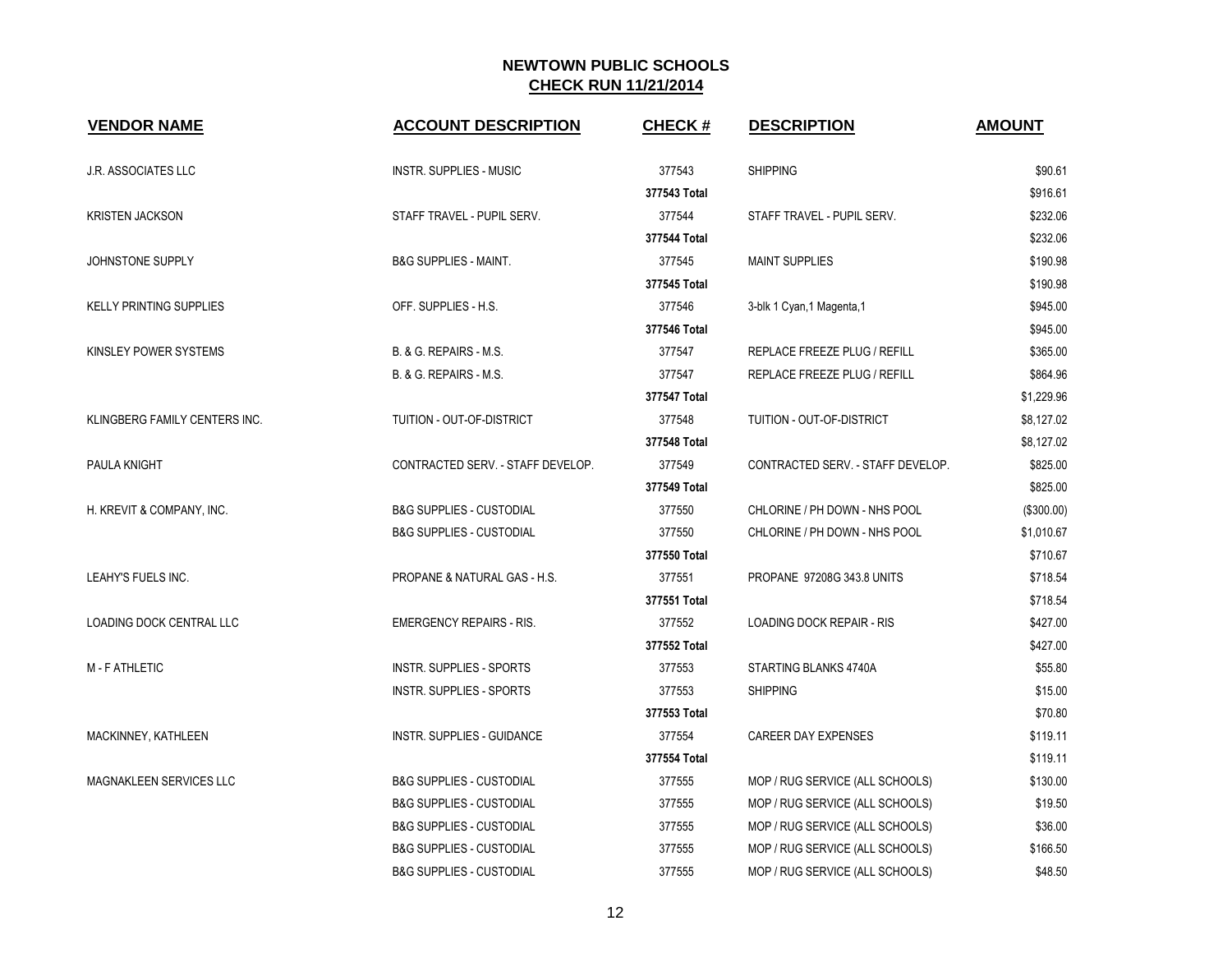| <b>VENDOR NAME</b>                 | <b>ACCOUNT DESCRIPTION</b>          | <b>CHECK#</b> | <b>DESCRIPTION</b>              | <b>AMOUNT</b> |
|------------------------------------|-------------------------------------|---------------|---------------------------------|---------------|
| <b>MAGNAKLEEN SERVICES LLC</b>     | <b>B&amp;G SUPPLIES - CUSTODIAL</b> | 377555        | MOP / RUG SERVICE (ALL SCHOOLS) | \$19.50       |
|                                    | <b>B&amp;G SUPPLIES - CUSTODIAL</b> | 377555        | MOP / RUG SERVICE (ALL SCHOOLS) | \$18.00       |
|                                    | <b>B&amp;G SUPPLIES - CUSTODIAL</b> | 377555        | MOP / RUG SERVICE (ALL SCHOOLS) | \$144.00      |
|                                    | <b>B&amp;G SUPPLIES - CUSTODIAL</b> | 377555        | MOP / RUG SERVICE (ALL SCHOOLS) | \$130.00      |
|                                    | <b>B&amp;G SUPPLIES - CUSTODIAL</b> | 377555        | MOP / RUG SERVICE (ALL SCHOOLS) | \$166.50      |
|                                    | <b>B&amp;G SUPPLIES - CUSTODIAL</b> | 377555        | MOP / RUG SERVICE (ALL SCHOOLS) | \$48.50       |
|                                    | <b>B&amp;G SUPPLIES - CUSTODIAL</b> | 377555        | MOP / RUG SERVICE (ALL SCHOOLS) | \$19.50       |
|                                    | <b>B&amp;G SUPPLIES - CUSTODIAL</b> | 377555        | MOP / RUG SERVICE (ALL SCHOOLS) | \$36.00       |
|                                    | <b>B&amp;G SUPPLIES - CUSTODIAL</b> | 377555        | MOP / RUG SERVICE (ALL SCHOOLS) | \$47.15       |
|                                    | <b>B&amp;G SUPPLIES - CUSTODIAL</b> | 377555        | MOP / RUG SERVICE (ALL SCHOOLS) | \$60.65       |
|                                    | <b>B&amp;G SUPPLIES - CUSTODIAL</b> | 377555        | MOP / RUG SERVICE (ALL SCHOOLS) | \$21.50       |
|                                    | <b>B&amp;G SUPPLIES - CUSTODIAL</b> | 377555        | MOP / RUG SERVICE (ALL SCHOOLS) | \$30.65       |
|                                    | <b>B&amp;G SUPPLIES - CUSTODIAL</b> | 377555        | MOP / RUG SERVICE (ALL SCHOOLS) | \$28.25       |
|                                    | <b>B&amp;G SUPPLIES - CUSTODIAL</b> | 377555        | MOP / RUG SERVICE (ALL SCHOOLS) | \$106.20      |
|                                    | <b>B&amp;G SUPPLIES - CUSTODIAL</b> | 377555        | MOP / RUG SERVICE (ALL SCHOOLS) | \$33.80       |
|                                    | <b>B&amp;G SUPPLIES - CUSTODIAL</b> | 377555        | MOP / RUG SERVICE (ALL SCHOOLS) | \$47.15       |
|                                    | <b>B&amp;G SUPPLIES - CUSTODIAL</b> | 377555        | MOP / RUG SERVICE (ALL SCHOOLS) | \$60.65       |
|                                    | <b>B&amp;G SUPPLIES - CUSTODIAL</b> | 377555        | MOP / RUG SERVICE (ALL SCHOOLS) | \$21.50       |
|                                    | <b>B&amp;G SUPPLIES - CUSTODIAL</b> | 377555        | MOP / RUG SERVICE (ALL SCHOOLS) | \$30.65       |
|                                    | <b>B&amp;G SUPPLIES - CUSTODIAL</b> | 377555        | MOP / RUG SERVICE (ALL SCHOOLS) | \$28.25       |
|                                    | <b>B&amp;G SUPPLIES - CUSTODIAL</b> | 377555        | MOP / RUG SERVICE (ALL SCHOOLS) | \$106.20      |
|                                    | <b>B&amp;G SUPPLIES - CUSTODIAL</b> | 377555        | MOP / RUG SERVICE (ALL SCHOOLS) | \$33.80       |
|                                    | <b>B&amp;G SUPPLIES - CUSTODIAL</b> | 377555        | MOP / RUG SERVICE (ALL SCHOOLS) | \$47.15       |
|                                    | <b>B&amp;G SUPPLIES - CUSTODIAL</b> | 377555        | MOP / RUG SERVICE (ALL SCHOOLS) | \$60.65       |
|                                    | <b>B&amp;G SUPPLIES - CUSTODIAL</b> | 377555        | MOP / RUG SERVICE (ALL SCHOOLS) | \$21.50       |
|                                    | <b>B&amp;G SUPPLIES - CUSTODIAL</b> | 377555        | MOP / RUG SERVICE (ALL SCHOOLS) | \$30.65       |
|                                    | <b>B&amp;G SUPPLIES - CUSTODIAL</b> | 377555        | MOP / RUG SERVICE (ALL SCHOOLS) | \$28.25       |
|                                    |                                     | 377555 Total  |                                 | \$1,827.10    |
| <b>CONNIE MALGRANDE</b>            | STAFF TRAVEL - PUPIL SERV.          | 377556        | STAFF TRAVEL - PUPIL SERV.      | \$11.20       |
|                                    |                                     | 377556 Total  |                                 | \$11.20       |
| MANKA CONSTRUCTION & REMOLDING LLC | B. & G. REPAIRS - M.S.              | 377557        | <b>LOCKER REPAIRS - NMS</b>     | \$1,380.00    |
|                                    | B. & G. REPAIRS - M.S.              | 377557        | <b>LOCKER REPAIRS - NMS</b>     | \$60.00       |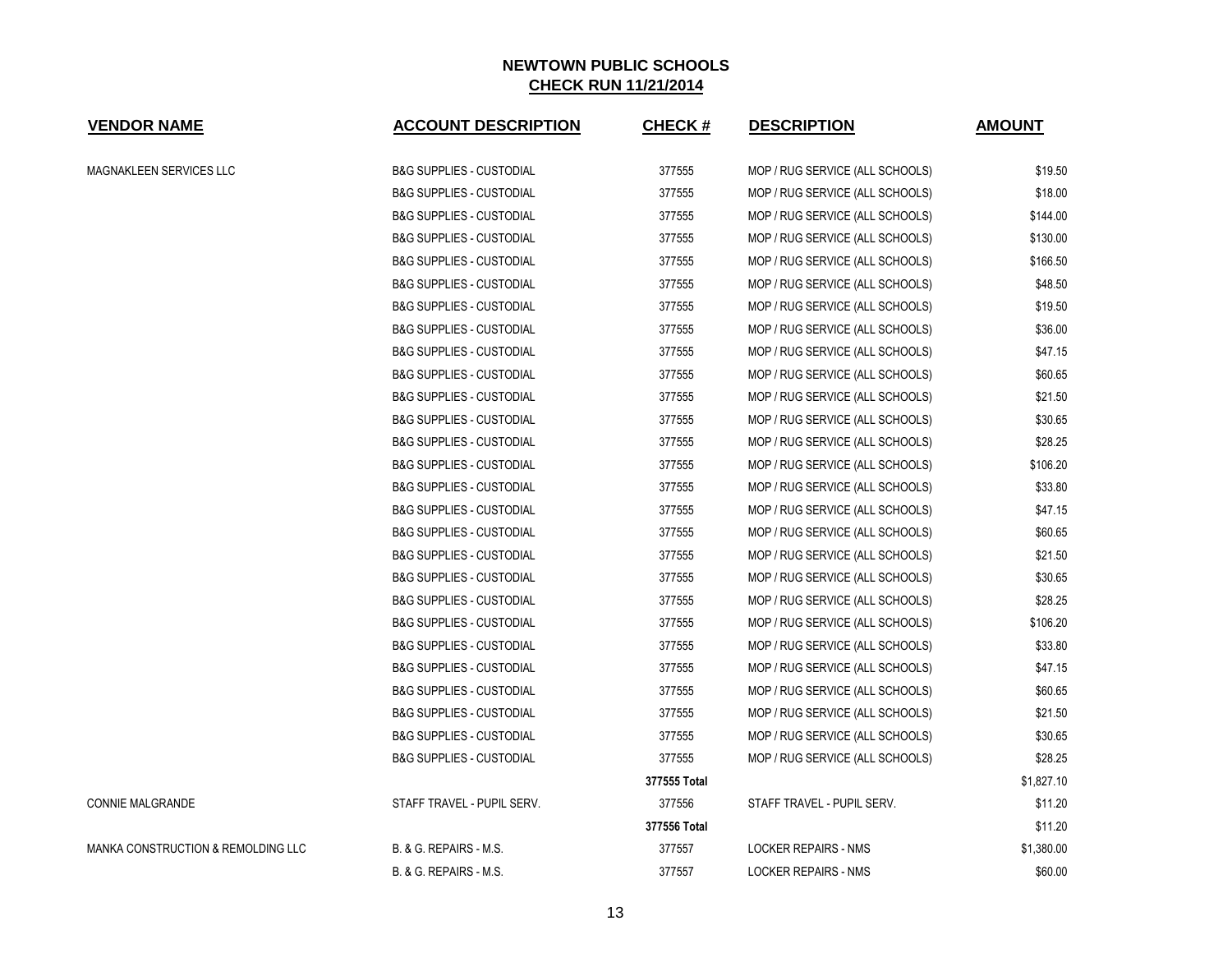| <b>VENDOR NAME</b>                 | <b>ACCOUNT DESCRIPTION</b>       | <b>CHECK#</b> | <b>DESCRIPTION</b>                      | <b>AMOUNT</b> |
|------------------------------------|----------------------------------|---------------|-----------------------------------------|---------------|
| MANKA CONSTRUCTION & REMOLDING LLC | B. & G. REPAIRS - H.             | 377557        | REPLACE TILES AROUND FIRE DOORS         | \$900.00      |
|                                    | B. & G. REPAIRS - M.G.           | 377557        | REPLACE SINK CABINET DOORS              | \$660.00      |
|                                    | B. & G. REPAIRS - M.S.           | 377557        | <b>INSTALL MISSING NUTS &amp; BOLTS</b> | \$390.00      |
|                                    |                                  | 377557 Total  |                                         | \$3,390.00    |
| W.B. MASON., INC.                  | OFF. SUPPLIES - BUS. SERV.       | 377558        | <b>SUPPLIES 2014/15</b>                 | (\$135.92)    |
|                                    | OFF. SUPPLIES - BUS. SERV.       | 377558        | <b>SUPPLIES 2014/15</b>                 | \$54.24       |
|                                    | OFF. SUPPLIES - BUS. SERV.       | 377558        | <b>SUPPLIES 2014/15</b>                 | \$216.96      |
|                                    | OFF. SUPPLIES - BUS. SERV.       | 377558        | <b>SUPPLIES 2014/15</b>                 | \$183.84      |
|                                    | OFF. SUPPLIES - BUS. SERV.       | 377558        | <b>SUPPLIES 2014/15</b>                 | (\$6.00)      |
|                                    | OFF. SUPPLIES - BUS. SERV.       | 377558        | <b>SUPPLIES 2014/15</b>                 | \$129.98      |
|                                    | OFF. SUPPLIES - BUS. SERV.       | 377558        | <b>SUPPLIES 2014/15</b>                 | \$149.88      |
|                                    | OFF. SUPPLIES - BUS. SERV.       | 377558        | <b>SUPPLIES 2014/15</b>                 | \$60.31       |
|                                    | OFF. SUPPLIES - BUS. SERV.       | 377558        | <b>SUPPLIES 2014/15</b>                 | (\$18.00)     |
|                                    | OFF. SUPPLIES - BUS. SERV.       | 377558        | <b>SUPPLIES 2014/15</b>                 | (\$12.00)     |
|                                    | INSTR. SUPPLIES - CLASSROOM      | 377558        | Whiteboard, Item QRTSM534               | \$370.00      |
|                                    | INSTR. SUPPLIES - CLASSROOM      | 377558        | Whiteboard, Item QRTS535,               | \$367.35      |
|                                    | <b>INSTR. SUPPLIES - ART</b>     | 377558        | CREC 201415 Bid,                        | (\$151.22)    |
|                                    | <b>INSTR. SUPPLIES - ART</b>     | 377558        | CREC 201415 Bid,                        | \$126.66      |
|                                    | <b>INSTR. SUPPLIES - ART</b>     | 377558        | CREC 201415 Bid,                        | \$243.47      |
|                                    | <b>INSTR. SUPPLIES - ART</b>     | 377558        | CREC 201415 Bid,                        | \$22.79       |
|                                    | INSTR. SUPPLIES - READING        | 377558        | Various supplies for Reading classes    | (\$161.25)    |
|                                    | <b>INSTR. SUPPLIES - ENGLISH</b> | 377558        | SAN 81045 ASSORTED COLORED              | \$102.20      |
|                                    | INSTR. SUPPLIES - ENGLISH        | 377558        | HWLGF3T HONEYWELL CHILL OUT             | \$19.99       |
|                                    | INSTR. SUPPLIES - ENGLISH        | 377558        | REDAF615081 NOTEBOOK                    | \$14.10       |
|                                    | INSTR. SUPPLIES - ENGLISH        | 377558        | PFX23054 PENDA FLEX BIN-BOA             | \$119.95      |
|                                    | INSTR. SUPPLIES - ENGLISH        | 377558        | FEL60012 LETTER BASKETS-BOA             | \$21.55       |
|                                    | <b>INSTR. SUPPLIES - SCIENCE</b> | 377558        | aagsk241600 ACADEMIC YEAR               | (\$95.00)     |
|                                    | <b>INSTR. SUPPLIES - SCIENCE</b> | 377558        | CY0688024 COLORED PENCILS               | \$49.68       |
|                                    | <b>INSTR. SUPPLIES - SCIENCE</b> | 377558        | aagsk241600 ACADEMIC                    | \$95.00       |
|                                    | INSTR. SUPPLIES - SCIENCE        | 377558        | FEL72371 BINS                           | \$28.99       |
|                                    | INSTR. SUPPLIES - CLASSROOM      | 377558        | Safeco wall rack, Item SAF5667CL        | \$89.99       |
|                                    | INSTR. SUPPLIES - T.A.P./FLEX    | 377558        | SAFETY SCISSORS- MARKERS- PENCIL        | \$6.45        |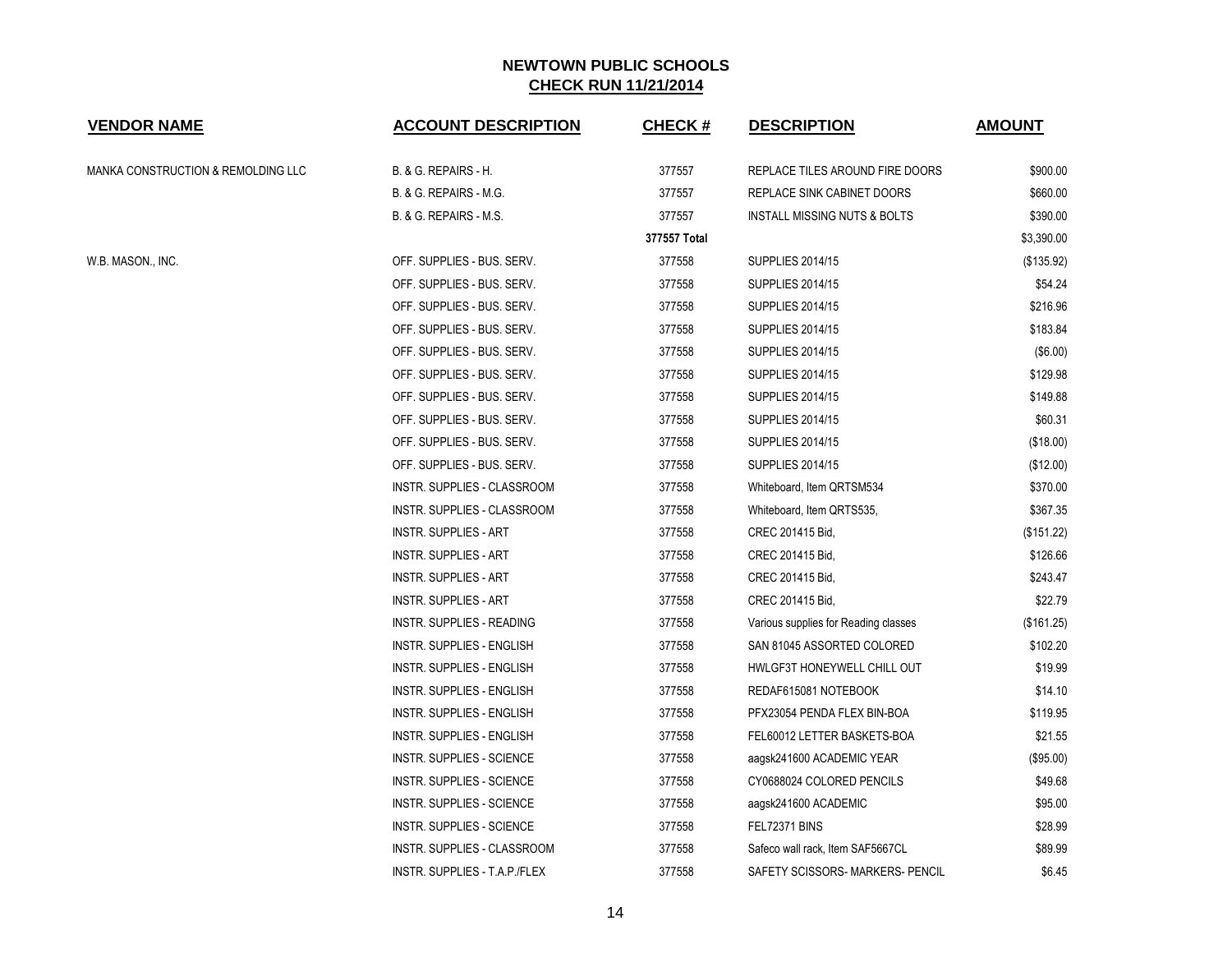| <b>VENDOR NAME</b>                   | <b>ACCOUNT DESCRIPTION</b>         | <b>CHECK#</b> | <b>DESCRIPTION</b>                       | <b>AMOUNT</b> |
|--------------------------------------|------------------------------------|---------------|------------------------------------------|---------------|
|                                      |                                    |               |                                          |               |
| W.B. MASON., INC.                    | INSTR. SUPPLIES - CLASSROOM        | 377558        | ICE TABLE-30 BISTRO HEIGHT- ICE          | \$724.00      |
|                                      | INSTR. SUPPLIES - CLASSROOM        | 377558        | ICE TABLE-30 BISTRO HEIGHT- ICE          | \$1,086.00    |
|                                      | INSTR. SUPPLIES - ENGLISH          | 377558        | <b>QRT-670S PROJECTION SCREEN</b>        | \$149.98      |
|                                      | <b>INSTR. SUPPLIES - ENGLISH</b>   | 377558        | QRT-AW6Q WALL MOUNT BRACKETS             | \$21.49       |
|                                      | <b>INSTR. SUPPLIES - GUIDANCE</b>  | 377558        | HEWQ5942X Cartridge - Black              | \$507.98      |
|                                      | INSTR. SUPPLIES - GUIDANCE         | 377558        | HEWCB436D - Cartridge - Black 2/pack     | \$287.98      |
|                                      | <b>INSTR. SUPPLIES - GUIDANCE</b>  | 377558        | NES-85741 - Wonka Mix-ups                | \$76.04       |
|                                      | INSTR. SUPPLIES - GUIDANCE         | 377558        | OFX-00028 - Tootsie Roll Assortment      | \$47.84       |
|                                      | INSTR. SUPPLIES - GUIDANCE         | 377558        | UNV-86920 - Universal Steno pads         | \$6.16        |
|                                      | INSTR. SUPPLIES - GUIDANCE         | 377558        | UNV-56300 - 5 x 8 Writing Pad - 6/pack   | \$7.99        |
|                                      | INSTR. SUPPLIES - GUIDANCE         | 377558        | UNV - 47215 - Index Cards - pack         | \$3.59        |
|                                      | INSTR. SUPPLIES - CLASSROOM        | 377558        | WBM1200 white copy paper                 | \$970.80      |
|                                      | INSTR. SUPPLIES - CLASSROOM        | 377558        | Xacto EPI 1031 pencil sharpeners         | \$78.84       |
|                                      | INSTR. SUPPLIES - CLASSROOM        | 377558        | Copy paper, WBM 21200, 8.5 x 11 white    | \$970.80      |
|                                      | <b>INSTR. SUPPLIES - CLASSROOM</b> | 377558        | Universal One™                           | \$104.65      |
|                                      | INSTR. SUPPLIES - CLASSROOM        | 377558        | Avery® Ready Index Classic Tab Titles    | \$29.80       |
|                                      | INSTR. SUPPLIES - CLASSROOM        | 377558        | Universal One™                           | \$44.85       |
|                                      | OFF. SUPPLIES - ADMIN.             | 377558        | <b>EZ Document Frame for band Awards</b> | \$34.95       |
|                                      | INSTR. SUPPLIES - CLASSROOM        | 377558        | Reems of graph paper                     | \$225.00      |
|                                      | INSTR. SUPPLIES - PSYCH.           | 377558        | STEEL MASTER LITERATURE SORTER           | \$840.00      |
|                                      | OFF. SUPPLIES - PUPIL SERV.        | 377558        | LABELS AVE5160                           | \$39.74       |
|                                      | INSTR. SUPPLIES - SP. ED. PREK-8   | 377558        | CARTRIDGES HP78A HEWCE278A               | \$159.98      |
|                                      |                                    | 377558 Total  |                                          | \$8,312.45    |
| <b>BETTY MCFADDEN</b>                | OFF. SUPPLIES - ADMIN.             | 377559        | <b>SUPPLIES</b>                          | \$125.02      |
|                                      |                                    | 377559 Total  |                                          | \$125.02      |
| MCKENNEY MECHANICAL CONTRACTORS INC. | <b>EMERGENCY REPAIRS - S.H.</b>    | 377560        | ADJUST MIXING VALVE ON BOILER            | \$280.00      |
|                                      | <b>EMERGENCY REPAIRS - M.S.</b>    | 377560        | REPAIR LEAKING NIPPLES ON BOILER         | \$4,600.00    |
|                                      |                                    | 377560 Total  |                                          | \$4,880.00    |
| WILLIAM B. MEYER INC.                | OFF. SUPPLIES - PUPIL SERV.        | 377561        | MONTHLY STORAGE                          | \$126.00      |
|                                      | REPAIRS - CAFETERIA                | 377561        | <b>MOVE REFRIGERATOR</b>                 | \$700.00      |
|                                      |                                    | 377561 Total  |                                          | \$826.00      |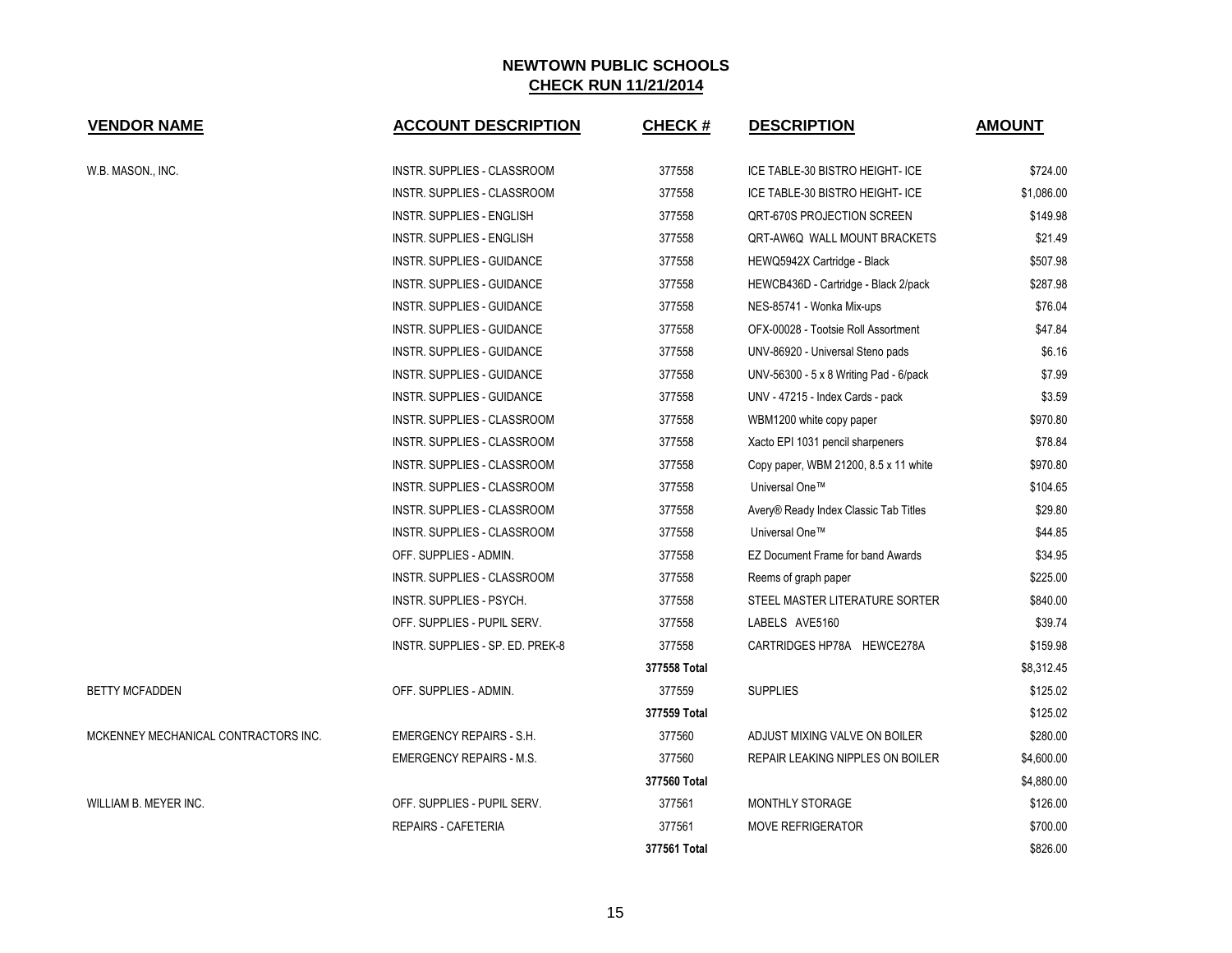| <b>VENDOR NAME</b>                    | <b>ACCOUNT DESCRIPTION</b>          | <b>CHECK#</b> | <b>DESCRIPTION</b>                     | <b>AMOUNT</b> |
|---------------------------------------|-------------------------------------|---------------|----------------------------------------|---------------|
| MOBILE MINI, INC.                     | <b>EQUIP RENTAL - SPORTS</b>        | 377562        | <b>RENTAL OF CONTAINERS</b>            | \$95.00       |
|                                       | <b>EQUIP RENTAL - SPORTS</b>        | 377562        | <b>RENTAL OF CONTAINERS</b>            | \$75.00       |
|                                       | <b>EQUIP RENTAL - SPORTS</b>        | 377562        | RENTAL OF CONTAINERS                   | \$75.00       |
|                                       |                                     | 377562 Total  |                                        | \$245.00      |
| MONROE ELECTRIC LLC                   | <b>EMERGENCY REPAIRS - S.H.</b>     | 377563        | <b>GYM LIGHTING ELECTRICAL REPAIRS</b> | \$818.58      |
|                                       | <b>B. &amp; G. REPAIRS - S.H.</b>   | 377563        | INSTALLED NEW CAT 5 LINE IN ROOF       | \$525.00      |
|                                       |                                     | 377563 Total  |                                        | \$1,343.58    |
| MOORE MEDICAL LLC                     | MEDICAL SUPPLIES - H.S.             | 377564        | #81776 - Sani-Hands for Kids           | \$57.54       |
|                                       | <b>B&amp;G SUPPLIES - CUSTODIAL</b> | 377564        | NON LATEX GLOVES - CUST SUPPLIES       | \$618.50      |
|                                       |                                     | 377564 Total  |                                        | \$676.04      |
| E. A. MORSE & CO. INC.                | <b>REPAIRS - CUSTODIAL</b>          | 377565        | <b>CUSTODIAL MACHINE REPAIRS</b>       | \$2,624.56    |
|                                       | <b>REPAIRS - CUSTODIAL</b>          | 377565        | <b>CUSTODIAL MACHINE REPAIRS</b>       | \$2,592.80    |
|                                       | <b>REPAIRS - CUSTODIAL</b>          | 377565        | <b>CUSTODIAL MACHINE REPAIRS</b>       | \$1,370.66    |
|                                       | <b>B&amp;G SUPPLIES - CUSTODIAL</b> | 377565        | CARPET EXTRACTOR FOR HAWLEY            | \$3,000.00    |
|                                       | <b>B&amp;G SUPPLIES - CUSTODIAL</b> | 377565        | NABC BATHROOM CLEANER                  | \$4,347.00    |
|                                       |                                     | 377565 Total  |                                        | \$13,935.02   |
| MUSIC & ARTS CENTER, INC.             | <b>INSTR. SUPPLIES - MUSIC</b>      | 377566        | For lanello band supplies              | \$199.99      |
|                                       | <b>INSTR. SUPPLIES - MUSIC</b>      | 377566        | For lanello band supplies              | \$312.41      |
|                                       | <b>INSTR. SUPPLIES - MUSIC</b>      | 377566        | For lanello band supplies              | \$10.59       |
|                                       | <b>INSTR. SUPPLIES - MUSIC</b>      | 377566        | Music Supplies.                        | \$67.20       |
|                                       |                                     | 377566 Total  |                                        | \$590.19      |
| MUSICAL ARTS CONFERENCE               | MEMBERSHIPS - MUSIC                 | 377567        | <b>MAC DUES</b>                        | \$400.00      |
|                                       |                                     | 377567 Total  |                                        | \$400.00      |
| N & S SUPPLY - FISHKILL INC.          | B. & G. REPAIRS - H.                | 377568        | <b>HEATING REPAIR PARTS - HAWL</b>     | \$274.93      |
|                                       |                                     | 377568 Total  |                                        | \$274.93      |
| NAFI CONNECTICUT INC.                 | TUITION - OUT-OF-DISTRICT           | 377569        | TUITION - OUT-OF-DISTRICT              | \$5,211.03    |
|                                       |                                     | 377569 Total  |                                        | \$5,211.03    |
| NAGEL ELECTRIC LLC                    | B. & G. REPAIRS - HOM.              | 377570        | REWIRE AND REPLACE POLE LIGHT          | \$680.00      |
|                                       |                                     | 377570 Total  |                                        | \$680.00      |
| NATIONAL ASS'N OF SOCIAL WORKERS INC. | ADVERTISING - SUPER.                | 377571        | WEB AD FOR EMPLOYMENT                  | \$89.00       |
|                                       |                                     | 377571 Total  |                                        | \$89.00       |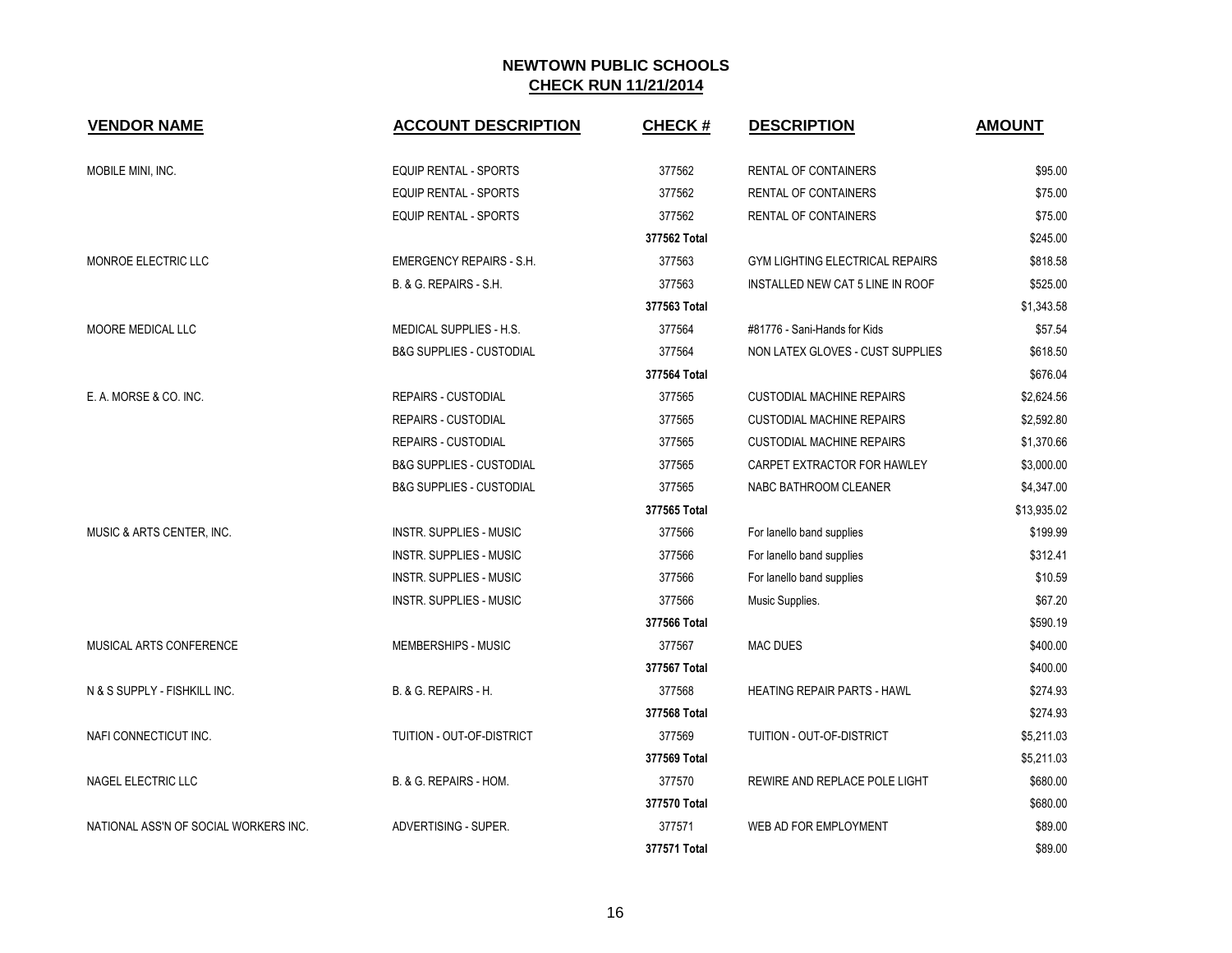| <b>VENDOR NAME</b>                  | <b>ACCOUNT DESCRIPTION</b>        | <b>CHECK#</b> | <b>DESCRIPTION</b>                       | <b>AMOUNT</b> |
|-------------------------------------|-----------------------------------|---------------|------------------------------------------|---------------|
| NATIONAL ASSOC. FOR MUSIC EDUCATION | CONTRACTED SERV. - MUSIC          | 377572        | <b>Renewal for NAFME</b>                 | \$125.00      |
|                                     | MEMBERSHIPS - MUSIC               | 377572        | Renewal for NAFME                        | \$500.00      |
|                                     |                                   | 377572 Total  |                                          | \$625.00      |
| NATIONAL ASSOC. FOR MUSIC EDUCATION | MEMBERSHIPS - MUSIC               | 377573        | NAFME MEMBERSHIP                         | \$125.00      |
|                                     |                                   | 377573 Total  |                                          | \$125.00      |
| NATIONAL ASSOC. FOR MUSIC EDUCATION | MEMBERSHIPS - MUSIC               | 377574        | MEMBERSHIP FEE IN NAFME                  | \$125.00      |
|                                     |                                   | 377574 Total  |                                          | \$125.00      |
| NATIONAL GEOGRAPHIC                 | INSTR. SUPPLIES - CLASSROOM       | 377575        | One year Subscriptions to PIONEER        | \$13.50       |
|                                     | INSTR. SUPPLIES - CLASSROOM       | 377575        | Shipping and Handling charges            | \$1.35        |
|                                     |                                   | 377575 Total  |                                          | \$14.85       |
| THE NATIONAL K12 CERAMIC EXHIBITION | STAFF TRAIN. - CLASSROOM          | 377576        | 18TH ANNUAL NATIONAL CERAMIC             | \$60.00       |
|                                     |                                   | 377576 Total  |                                          | \$60.00       |
| <b>NCS PEARSON INC.</b>             | INSTR. SUPPLIES - PSYCH.          | 377577        | WISC-1V RESPONSE BOOKLET                 | \$241.50      |
|                                     | INSTR. SUPPLIES - PSYCH.          | 377577        | <b>SHIPPING</b>                          | \$14.49       |
|                                     | CONTRACTED SERV. - STAFF DEVELOP. | 377577        | <b>Customization Services Agreement:</b> | \$900.00      |
|                                     | INSTR. SUPPLIES - SP. ED. H.S.    | 377577        | <b>TOWL-4 ITEM 19045</b>                 | \$274.00      |
|                                     | INSTR. SUPPLIES - SP. ED. H.S.    | 377577        | RESPONSE FORM A TOWL 19046               | \$60.00       |
|                                     | INSTR. SUPPLIES - SP. ED. H.S.    | 377577        | TOWL-4 RESPONSE FORM B 19047             | \$60.00       |
|                                     | INSTR. SUPPLIES - SP. ED. H.S.    | 377577        | <b>TOWL-4 ITEM 19105</b>                 | \$56.00       |
|                                     | INSTR. SUPPLIES - SP. ED. H.S.    | 377577        | <b>SHIPPING</b><br><b>END USER:</b>      | \$27.00       |
|                                     | INSTR. SUPPLIES - PSYCH.          | 377577        | SSIS 14103                               | \$46.00       |
|                                     | INSTR. SUPPLIES - PSYCH.          | 377577        | SSIS 14102                               | \$46.00       |
|                                     | INSTR. SUPPLIES - PSYCH.          | 377577        | SSIS 14103                               | \$46.00       |
|                                     | INSTR. SUPPLIES - PSYCH.          | 377577        | <b>SSIS 14104</b>                        | \$46.00       |
|                                     | INSTR. SUPPLIES - PSYCH.          | 377577        | <b>SHIPPING</b>                          | \$11.04       |
|                                     |                                   | 377577 Total  |                                          | \$1,828.03    |
| <b>NEACAC</b>                       | MEMBERSHIPS - GUIDANCE            | 377578        | Year Membership                          | \$25.00       |
|                                     |                                   | 377578 Total  |                                          | \$25.00       |
| THE NEAT CENTER AT OAK HILL         | STAFF TRAIN. - PUPIL SERV.        | 377579        | <b>REGISTRATION</b>                      | \$35.00       |
|                                     |                                   | 377579 Total  |                                          | \$35.00       |
| <b>NESS AUTOMOTIVE</b>              | <b>REPAIRS - MAINT.</b>           | 377580        | SPRAY IN BED LINER - NT58                | \$439.00      |
|                                     |                                   | 377580 Total  |                                          | \$439.00      |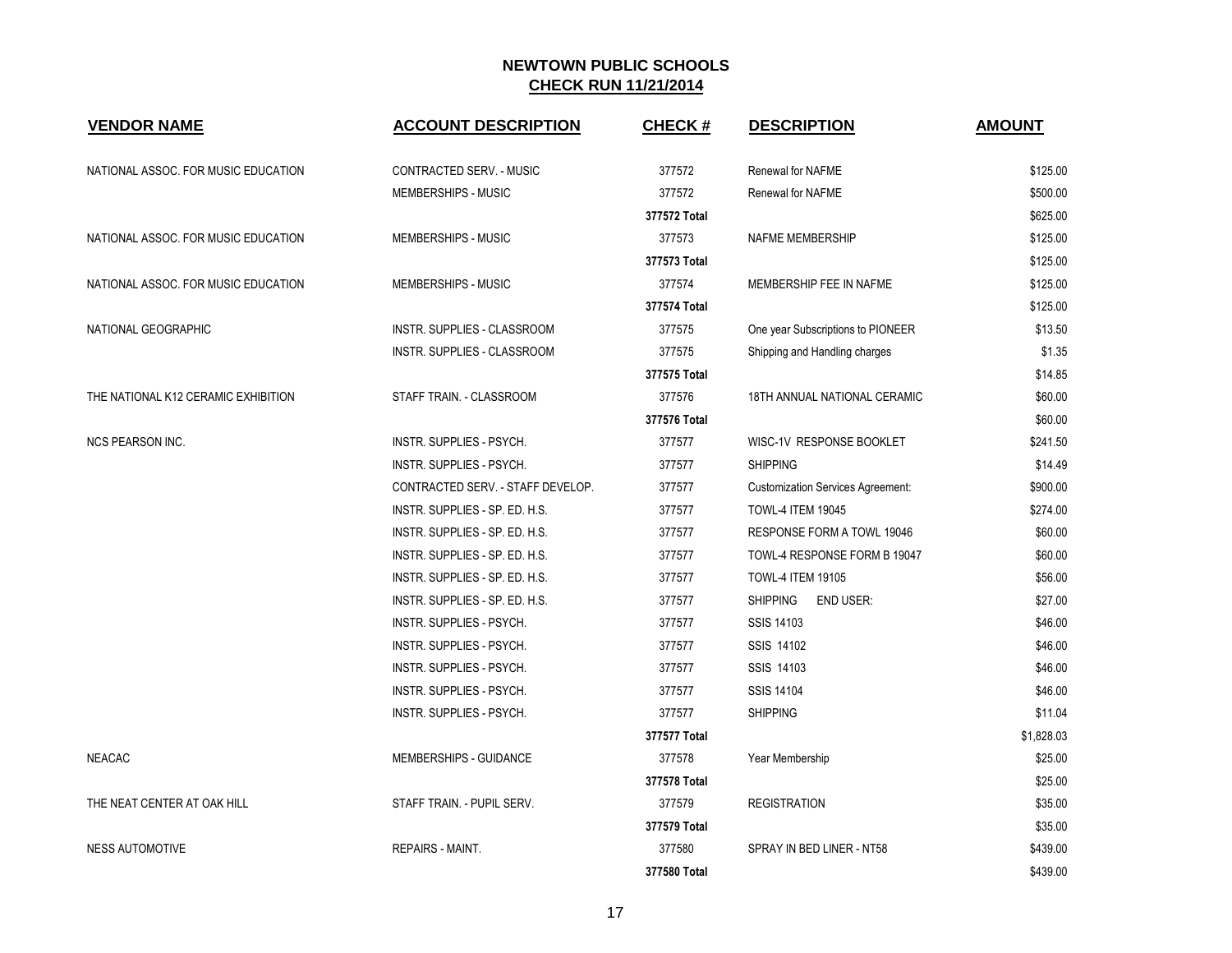| <b>VENDOR NAME</b>               | <b>ACCOUNT DESCRIPTION</b>       | <b>CHECK#</b> | <b>DESCRIPTION</b>                    | <b>AMOUNT</b> |
|----------------------------------|----------------------------------|---------------|---------------------------------------|---------------|
| NEWTOWN EXXON                    | <b>REPAIRS - MAINT.</b>          | 377581        | FRONT END ALIGNMENT - NT56            | \$89.95       |
|                                  |                                  | 377581 Total  |                                       | \$89.95       |
| NEWTOWN HARDWARE                 | <b>B&amp;G SUPPLIES - MAINT.</b> | 377582        | MAINTENANCE SUPPLIES                  | \$16.18       |
|                                  | <b>B&amp;G SUPPLIES - MAINT.</b> | 377582        | MAINTENANCE SUPPLIES                  | \$32.26       |
|                                  | <b>B&amp;G SUPPLIES - MAINT.</b> | 377582        | <b>MAINTENANCE SUPPLIES</b>           | \$53.98       |
|                                  | <b>B&amp;G SUPPLIES - MAINT.</b> | 377582        | MAINTENANCE SUPPLIES                  | \$110.47      |
|                                  | <b>B&amp;G SUPPLIES - MAINT.</b> | 377582        | <b>MAINTENANCE SUPPLIES</b>           | \$26.96       |
|                                  | <b>B&amp;G SUPPLIES - MAINT.</b> | 377582        | MAINTENANCE SUPPLIES                  | \$92.02       |
|                                  | <b>B&amp;G SUPPLIES - MAINT.</b> | 377582        | <b>MAINTENANCE SUPPLIES</b>           | \$7.54        |
|                                  | <b>B&amp;G SUPPLIES - MAINT.</b> | 377582        | <b>MAINTENANCE SUPPLIES</b>           | \$5.37        |
|                                  | <b>B&amp;G SUPPLIES - MAINT.</b> | 377582        | MAINTENANCE SUPPLIES                  | \$21.59       |
|                                  | <b>B&amp;G SUPPLIES - MAINT.</b> | 377582        | <b>MAINTENANCE SUPPLIES</b>           | \$6.11        |
|                                  | <b>B&amp;G SUPPLIES - MAINT.</b> | 377582        | MAINTENANCE SUPPLIES                  | \$5.74        |
|                                  | <b>B&amp;G SUPPLIES - MAINT.</b> | 377582        | <b>MAINTENANCE SUPPLIES</b>           | \$64.89       |
|                                  | <b>B&amp;G SUPPLIES - MAINT.</b> | 377582        | MAINTENANCE SUPPLIES                  | \$20.77       |
|                                  | <b>B&amp;G SUPPLIES - MAINT.</b> | 377582        | MAINTENANCE SUPPLIES                  | \$19.78       |
|                                  | <b>B&amp;G SUPPLIES - MAINT.</b> | 377582        | <b>MAINTENANCE SUPPLIES</b>           | \$6.59        |
|                                  | <b>B&amp;G SUPPLIES - MAINT.</b> | 377582        | MAINTENANCE SUPPLIES                  | \$49.62       |
|                                  | <b>B&amp;G SUPPLIES - MAINT.</b> | 377582        | <b>MAINTENANCE SUPPLIES</b>           | \$9.43        |
|                                  | <b>B&amp;G SUPPLIES - MAINT.</b> | 377582        | MAINTENANCE SUPPLIES                  | \$483.02      |
|                                  | <b>B&amp;G SUPPLIES - MAINT.</b> | 377582        | MAINTENANCE SUPPLIES                  | \$6.73        |
|                                  | <b>B&amp;G SUPPLIES - MAINT.</b> | 377582        | <b>MAINTENANCE SUPPLIES</b>           | \$7.90        |
|                                  |                                  | 377582 Total  |                                       | \$1,046.95    |
| THE NIXON COMPANY                | <b>INSTR. SUPPLIES - SPORTS</b>  | 377583        | <b>BANNER UPDATE</b>                  | \$189.00      |
|                                  | <b>INSTR. SUPPLIES - SPORTS</b>  | 377583        | <b>SHIPPING</b>                       | \$15.00       |
|                                  |                                  | 377583 Total  |                                       | \$204.00      |
| DONNA NORLING                    | INSTR. SUPPLIES - CLASSROOM      | 377584        | <b>BUDGET SUPPLIES</b>                | \$38.41       |
|                                  |                                  | 377584 Total  |                                       | \$38.41       |
| NORTHEASTERN COMMUNICATIONS INC. | INSTR. SUPPLIES - CLASSROOM      | 377585        | Speaker Microphones For XPR3500       | (\$138.66)    |
|                                  | INSTR. SUPPLIES - CLASSROOM      | 377585        | Black Surveillance Kit (Receive Only) | (\$105.00)    |
|                                  | INSTR. SUPPLIES - CLASSROOM      | 377585        | Speaker Microphones For XPR3500       | \$138.66      |
|                                  | INSTR. SUPPLIES - CLASSROOM      | 377585        | Single Unit Chargers for XPR3500      | \$169.20      |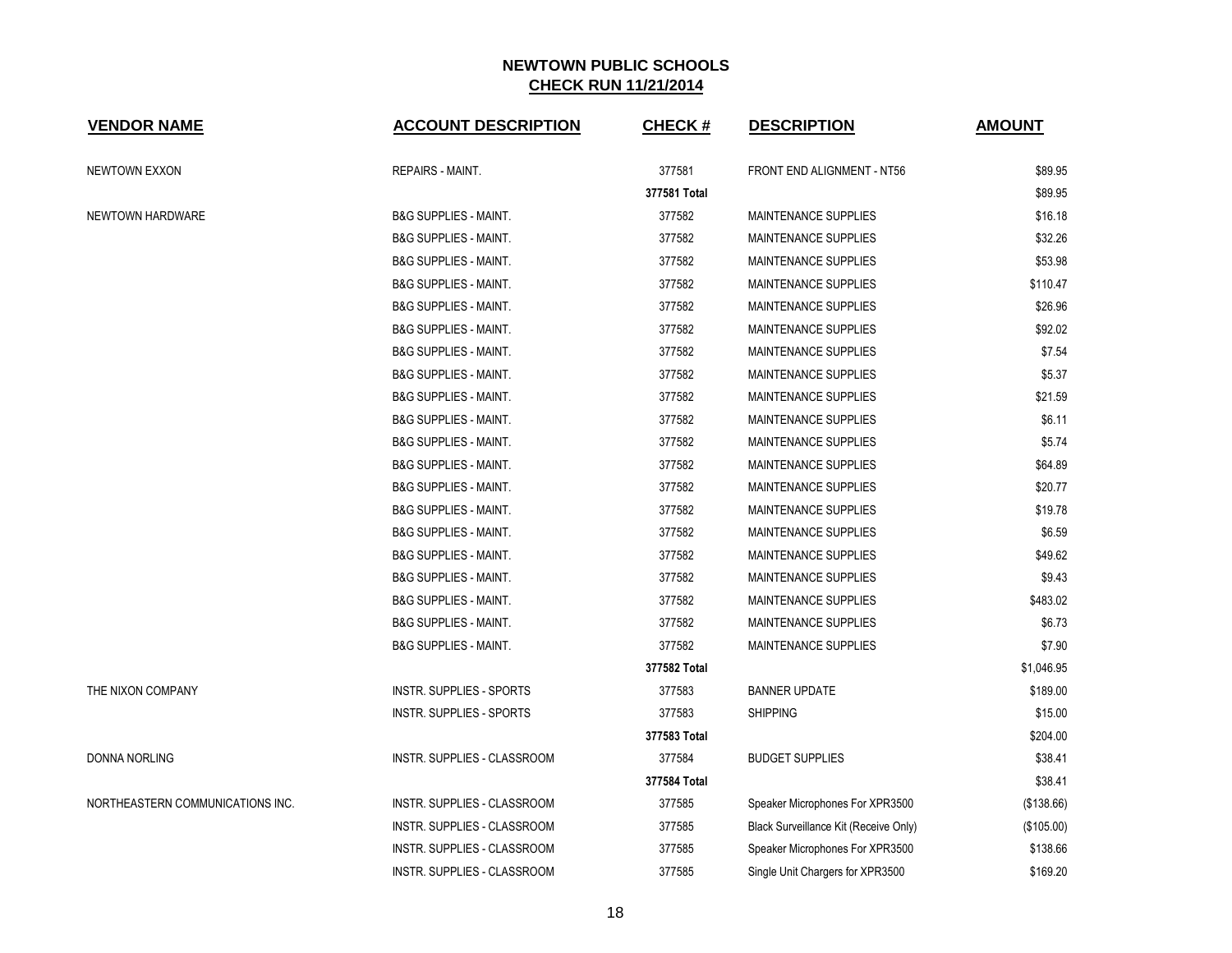| <b>VENDOR NAME</b>                | <b>ACCOUNT DESCRIPTION</b>         | <b>CHECK#</b> | <b>DESCRIPTION</b>                    | <b>AMOUNT</b> |
|-----------------------------------|------------------------------------|---------------|---------------------------------------|---------------|
| NORTHEASTERN COMMUNICATIONS INC.  | <b>INSTR. SUPPLIES - CLASSROOM</b> | 377585        | Black Surveillance Kit (Receive Only) | \$105.00      |
|                                   | <b>INSTR. SUPPLIES - CLASSROOM</b> | 377585        | shipping                              | \$8.00        |
|                                   |                                    | 377585 Total  |                                       | \$177.20      |
| NYA SPORTS & FITNESS CENTER       | CONTRACTED SERV. - TRANSITIONAL    | 377586        | CONTRACTED SERV. - TRANSITIONAL       | \$210.00      |
|                                   |                                    | 377586 Total  |                                       | \$210.00      |
| <b>ON-SITE SHREDDING</b>          | CONTRACTED SERV. - BUS. SERV.      | 377587        | SHREDDING SERV AT C/O 2014/15         | \$35.00       |
|                                   |                                    | 377587 Total  |                                       | \$35.00       |
| OPTIMA INC.                       | SUPPLIES - LIBRARY                 | 377588        | Supplies per attached quote #0005821  | \$328.51      |
|                                   |                                    | 377588 Total  |                                       | \$328.51      |
| ORIENTAL TRADING CO               | OFF. SUPPLIES - ADMIN.             | 377589        | IN-5/506 Medium American Flags        | \$31.50       |
|                                   | OFF. SUPPLIES - ADMIN.             | 377589        | shipping/handling                     | \$9.99        |
|                                   |                                    | 377589 Total  |                                       | \$41.49       |
| LORI L. OVERLAND M.S. CCC         | CONTRACTED SERV. - SP/HEAR.        | 377590        | CONTRACTED SERV. - SP/HEAR.           | \$1,000.00    |
|                                   |                                    | 377590 Total  |                                       | \$1,000.00    |
| PCM-G                             | INSTR. SUPPLIES - INFO. TECH.      | 377591        | Lenovo USB Docking Station 9228454    | \$319.98      |
|                                   | INSTR. SUPPLIES - INFO. TECH.      | 377591        | HP LaserJet Pro P1102W PCM 9234802    | \$387.00      |
|                                   | REPAIRS - INFO. TECH.              | 377591        | Seagate Cheetah 15K ST3300657SS       | \$185.00      |
|                                   |                                    | 377591 Total  |                                       | \$891.98      |
| <b>CAROL PELLIGRA</b>             | STAFF TRAIN. - CLASSROOM           | 377592        | CAEA ART CONF                         | \$200.00      |
|                                   | STAFF TRAVEL - CLASSROOM           | 377592        | TRAVEL CAEA CONF.                     | \$52.08       |
|                                   |                                    | 377592 Total  |                                       | \$252.08      |
| <b>J.W. PEPPER &amp; SON INC.</b> | <b>INSTR. SUPPLIES - MUSIC</b>     | 377593        | Music supplies - ON APPROVAL          | \$106.10      |
|                                   | <b>INSTR. SUPPLIES - MUSIC</b>     | 377593        | Shipping                              | \$14.99       |
|                                   | <b>INSTR. SUPPLIES - MUSIC</b>     | 377593        | Music supplies - ON APPROVAL          | \$3.99        |
|                                   | <b>INSTR. SUPPLIES - MUSIC</b>     | 377593        | Music supplies - ON APPROVAL          | \$3.99        |
|                                   | <b>INSTR. SUPPLIES - MUSIC</b>     | 377593        | see attached order                    | \$341.92      |
|                                   | <b>INSTR. SUPPLIES - MUSIC</b>     | 377593        | shipping & handling                   | \$19.99       |
|                                   | INSTR. SUPPLIES - MUSIC            | 377593        | see attached order                    | \$39.00       |
|                                   | INSTR. SUPPLIES - MUSIC            | 377593        | see attached order                    | \$32.30       |
|                                   |                                    | 377593 Total  |                                       | \$562.28      |
| <b>MARK J. POMPANO</b>            | STAFF TRAVEL - SECURITY            | 377594        | LOCK-IN & EVACUATION DRILLS TRAVEL    | \$109.76      |
|                                   |                                    | 377594 Total  |                                       | \$109.76      |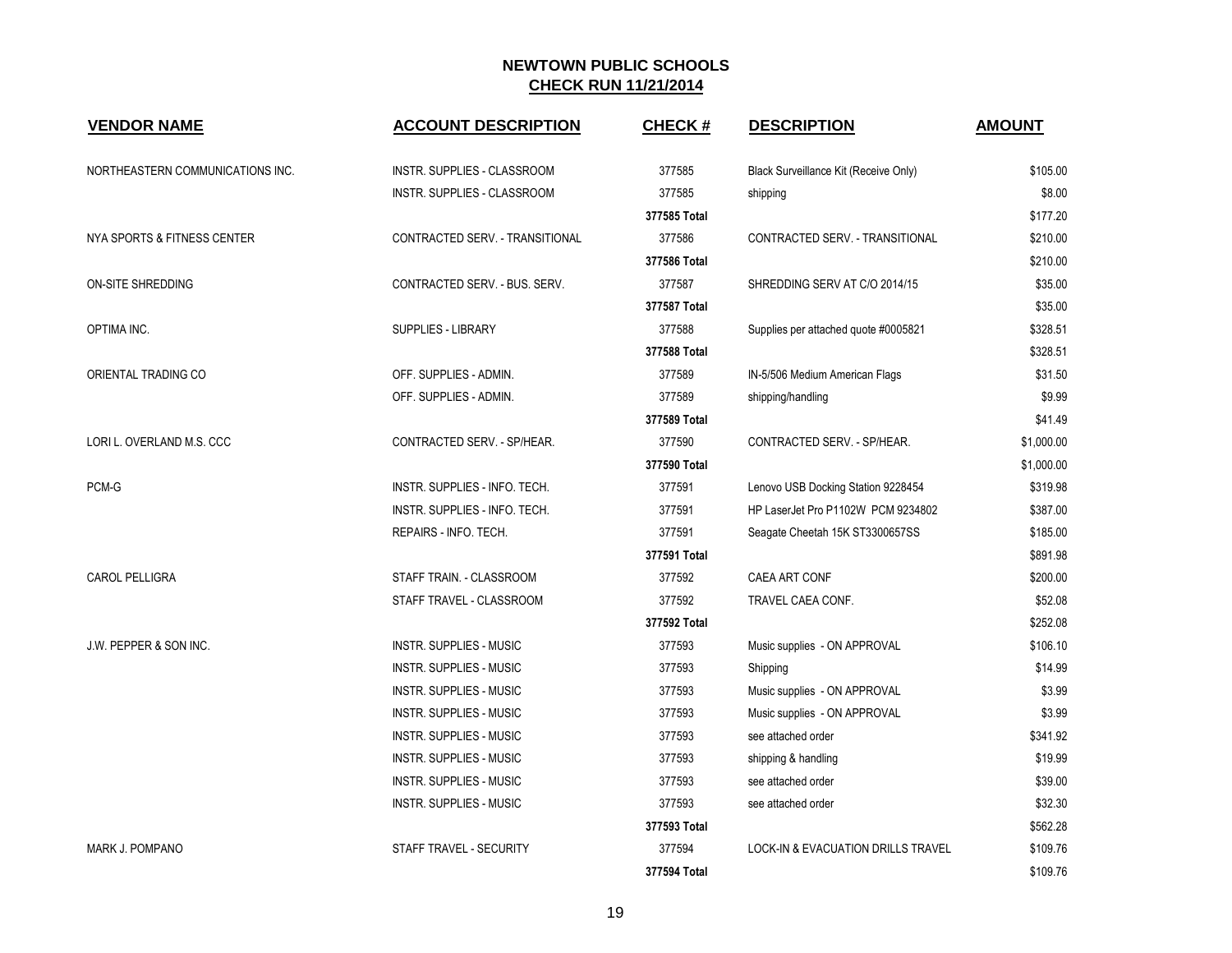| <b>VENDOR NAME</b>           | <b>ACCOUNT DESCRIPTION</b>         | <b>CHECK#</b> | <b>DESCRIPTION</b>                      | <b>AMOUNT</b> |
|------------------------------|------------------------------------|---------------|-----------------------------------------|---------------|
| POSTMASTER - NEWTOWN         | POSTAGE - ADMIN.                   | 377595        | rolls of forever stamps                 | \$686.00      |
|                              |                                    | 377595 Total  |                                         | \$686.00      |
| PRO-ED                       | INSTR. SUPPLIES - PSYCH.           | 377596        | CAS 2 KIT 14300                         | \$999.00      |
|                              | INSTR. SUPPLIES - PSYCH.           | 377596        | <b>SHIPPING</b>                         | \$99.90       |
|                              |                                    | 377596 Total  |                                         | \$1,098.90    |
| QUILL CORPORATION            | INSTR. SUPPLIES - MUSIC            | 377597        | Quill brand 2 pocket folders            | \$35.16       |
|                              | <b>INSTR. SUPPLIES - MUSIC</b>     | 377597        | Scotch Magic Tape                       | \$14.34       |
|                              | <b>INSTR. SUPPLIES - MUSIC</b>     | 377597        | Expo Low Odor dry erase markers - black | \$27.56       |
|                              | <b>INSTR. SUPPLIES - MUSIC</b>     | 377597        | Expo low odor dry erase markers         | \$14.37       |
|                              | <b>INSTR. SUPPLIES - CLASSROOM</b> | 377597        | ELEC SHARPENER PO 44046                 | \$144.99      |
|                              |                                    | 377597 Total  |                                         | \$236.42      |
| REGIONAL SCHOOL DISTRICT #14 | TUITION - OUT-OF-DISTRICT          | 377598        | TUITION - OUT-OF-DISTRICT               | \$7,310.00    |
|                              |                                    | 377598 Total  |                                         | \$7,310.00    |
| RELIABLE OFFICE SUPPLIES     | OFF. SUPPLIES - ELEM.              | 377599        | Desk calendar 2015 #Rf90425             | \$27.23       |
|                              | OFF. SUPPLIES - H.S.               | 377599        | Blue Sky monthly Planner - BS 59666     | \$12.99       |
|                              | OFF. SUPPLIES - H.S.               | 377599        | <b>HANDLING</b>                         | \$6.99        |
|                              |                                    | 377599 Total  |                                         | \$47.21       |
| RICCIO LANDSCAPING LLC       | <b>EMERGENCY REPAIRS - H.S.</b>    | 377600        | TAKE DOWN DEAD ELM TREE - NHS           | \$1,200.00    |
|                              |                                    | 377600 Total  |                                         | \$1,200.00    |
| <b>RING'S END</b>            | B. & G. REPAIRS - H.               | 377601        | GYM DOOR LEAK REPAIR PARTS              | \$11.00       |
|                              | B. & G. REPAIRS - H.               | 377601        | GYM DOOR LEAK REPAIR PARTS              | (\$11.00)     |
|                              | B. & G. REPAIRS - H.               | 377601        | GYM DOOR LEAK REPAIR PARTS              | \$3.99        |
|                              |                                    | 377601 Total  |                                         | \$3.99        |
| ROBERTS LAWN SERVICE         | CONTRACTED SERV. - SPORTS          | 377602        | CUT-TRIM - CROSS COUNTRY TRAIL          | \$2,000.00    |
|                              |                                    | 377602 Total  |                                         | \$2,000.00    |
| RON'S AUTOMOTIVE CENTER INC  | <b>REPAIRS - MAINT.</b>            | 377603        | REPLACE BED LINER ON MAINT VEHICLE      | \$3,915.50    |
|                              |                                    | 377603 Total  |                                         | \$3,915.50    |
| <b>TRACY RYAN</b>            | <b>TEXTBOOKS - READING</b>         | 377604        | VD CHK 374226 REPLACEMENT               | \$51.70       |
|                              |                                    | 377604 Total  |                                         | \$51.70       |
| G. SCHIRMER INC.             | CONTRACTED SERV. - MUSIC           | 377605        | <b>COPYRIGHT FEE</b>                    | \$800.00      |
|                              |                                    | 377605 Total  |                                         | \$800.00      |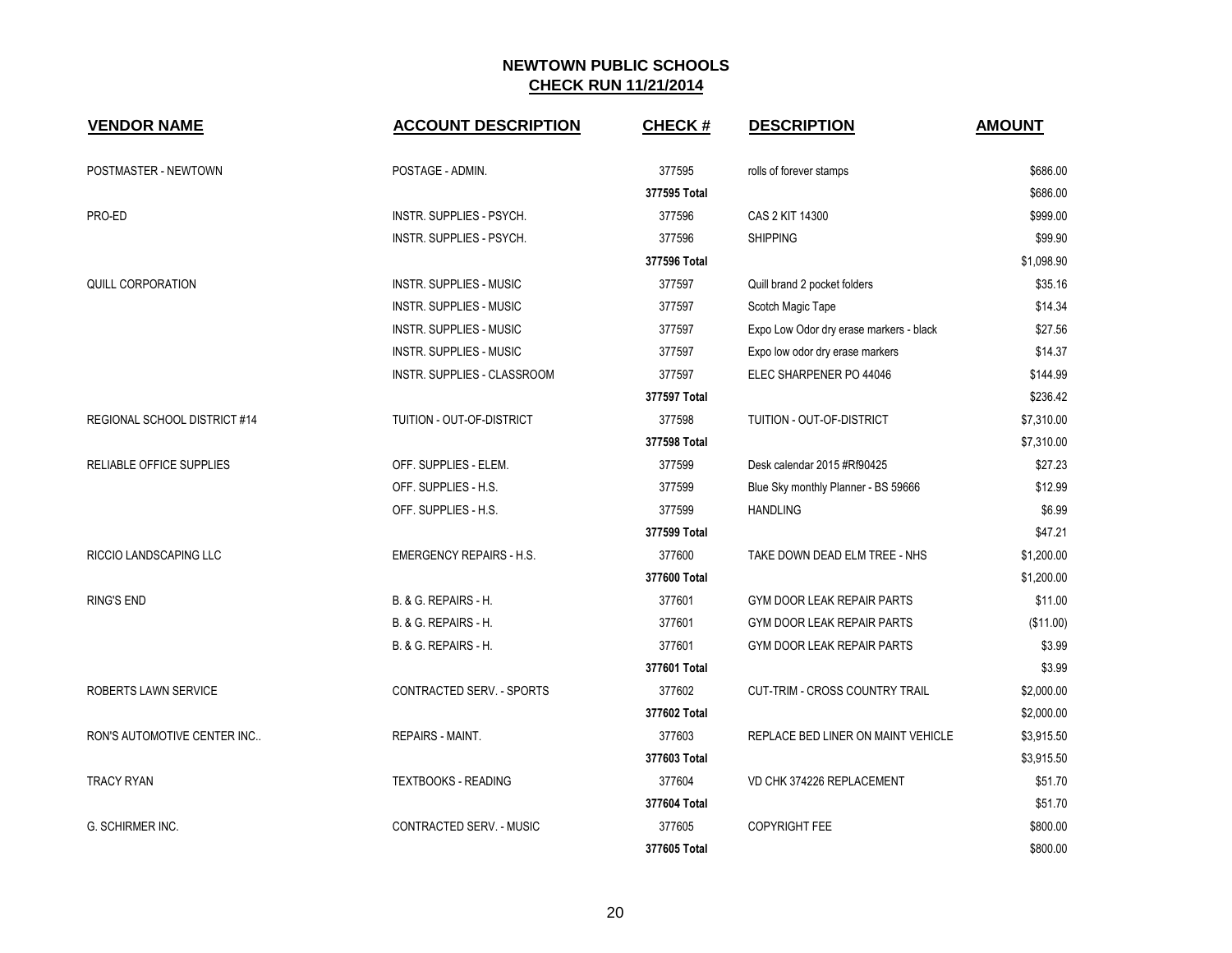| <b>VENDOR NAME</b>                     | <b>ACCOUNT DESCRIPTION</b>       | <b>CHECK#</b> | <b>DESCRIPTION</b>                          | <b>AMOUNT</b> |
|----------------------------------------|----------------------------------|---------------|---------------------------------------------|---------------|
| SCHOOL HEALTH CORPORATION              | MEDICAL SUPPLIES - NONPUBLIC     | 377606        | #AN37188-24/case reusable cold packs        | \$14.40       |
|                                        | MEDICAL SUPPLIES - NONPUBLIC     | 377606        | <b>FREIGHT</b>                              | \$9.95        |
|                                        | MEDICAL SUPPLIES - H.S.          | 377606        | 2 cases of 24-#AN37188 reusable cold packs  | \$28.80       |
|                                        |                                  | 377606 Total  |                                             | \$53.15       |
| <b>SCHOOL SPECIALTY</b>                | OFF. SUPPLIES - ADMIN.           | 377607        | Office Supplies- Mailing Envelopes          | \$51.43       |
|                                        | <b>INSTR. SUPPLIES - ART</b>     | 377607        | Black, Silver and Gold markers per attached | \$202.56      |
|                                        | INSTR. SUPPLIES - CLASSROOM      | 377607        | Various classroom supplies per attached.    | \$568.30      |
|                                        | INSTR. SUPPLIES - CLASSROOM      | 377607        | Various classroom supplies per attached.    | \$48.00       |
|                                        |                                  | 377607 Total  |                                             | \$870.29      |
| J.A. SEXAUER                           | <b>B&amp;G SUPPLIES - MAINT.</b> | 377608        | EYEWASH PARTS - MAINT SUPPLIES              | \$448.44      |
|                                        | <b>B&amp;G SUPPLIES - MAINT.</b> | 377608        | FLUSH VALVES, COMP CART                     | \$83.21       |
|                                        | <b>B&amp;G SUPPLIES - MAINT.</b> | 377608        | FLUSH VALVES, COMP CART                     | \$518.16      |
|                                        | <b>B&amp;G SUPPLIES - MAINT.</b> | 377608        | <b>CENTER BRASS PARTS</b>                   | \$379.70      |
|                                        |                                  | 377608 Total  |                                             | \$1,429.51    |
| SHARED SERVICES LITCHFIELD COUNTY DIR. | MEMBERSHIPS - PUPIL SERV.        | 377609        | MEMBERSHIPS NEWTOWN                         | \$375.00      |
|                                        |                                  | 377609 Total  |                                             | \$375.00      |
| SHIFFLER EQUIPMENT SALES INC.          | <b>B&amp;G SUPPLIES - MAINT.</b> | 377610        | SIGN BRACKET FOR CHAIN LINK FENCE           | \$256.14      |
|                                        |                                  | 377610 Total  |                                             | \$256.14      |
| SOUTHBURY PRINTING CENTRE, INC.        | PRINTING - ADMIN.                | 377611        | Business cards for school counselors        | \$74.38       |
|                                        |                                  | 377611 Total  |                                             | \$74.38       |
| SPC SCHOOL PUBLICATIONS COMPANY        | PRINTING - ENGLISH               | 377612        | 10/29/14 200 copies Hawkeye vol xiv         | \$897.00      |
|                                        |                                  | 377612 Total  |                                             | \$897.00      |
| <b>STAMP FULFILLMENT SERVICES</b>      | POSTAGE - ADMIN.                 | 377613        | Personalized stamped envelopes              | \$585.50      |
|                                        | POSTAGE - ADMIN.                 | 377613        | Premium options charge                      | \$4.70        |
|                                        | POSTAGE - ADMIN.                 | 377613        | Shipping charge                             | \$16.15       |
|                                        |                                  | 377613 Total  |                                             | \$606.35      |
| <b>STAPLES CREDIT PLAN</b>             | INSTR. SUPPLIES - MUSIC          | 377614        | AVERY BINDER- AVERY TABS                    | \$60.81       |
|                                        | <b>INSTR. SUPPLIES - MUSIC</b>   | 377614        | AVERY BINDER- AVERY TABS                    | \$259.99      |
|                                        | <b>INSTR. SUPPLIES - MUSIC</b>   | 377614        | AVERY BINDER- AVERY TABS                    | \$599.99      |
|                                        |                                  | 377614 Total  |                                             | \$920.79      |
| STATE OF CONNECTICUT                   | <b>PROF. SERV. - B. &amp; G.</b> | 377615        | BOILER INSPECTIONS - HAWL / HOM             | \$400.00      |
|                                        |                                  | 377615 Total  |                                             | \$400.00      |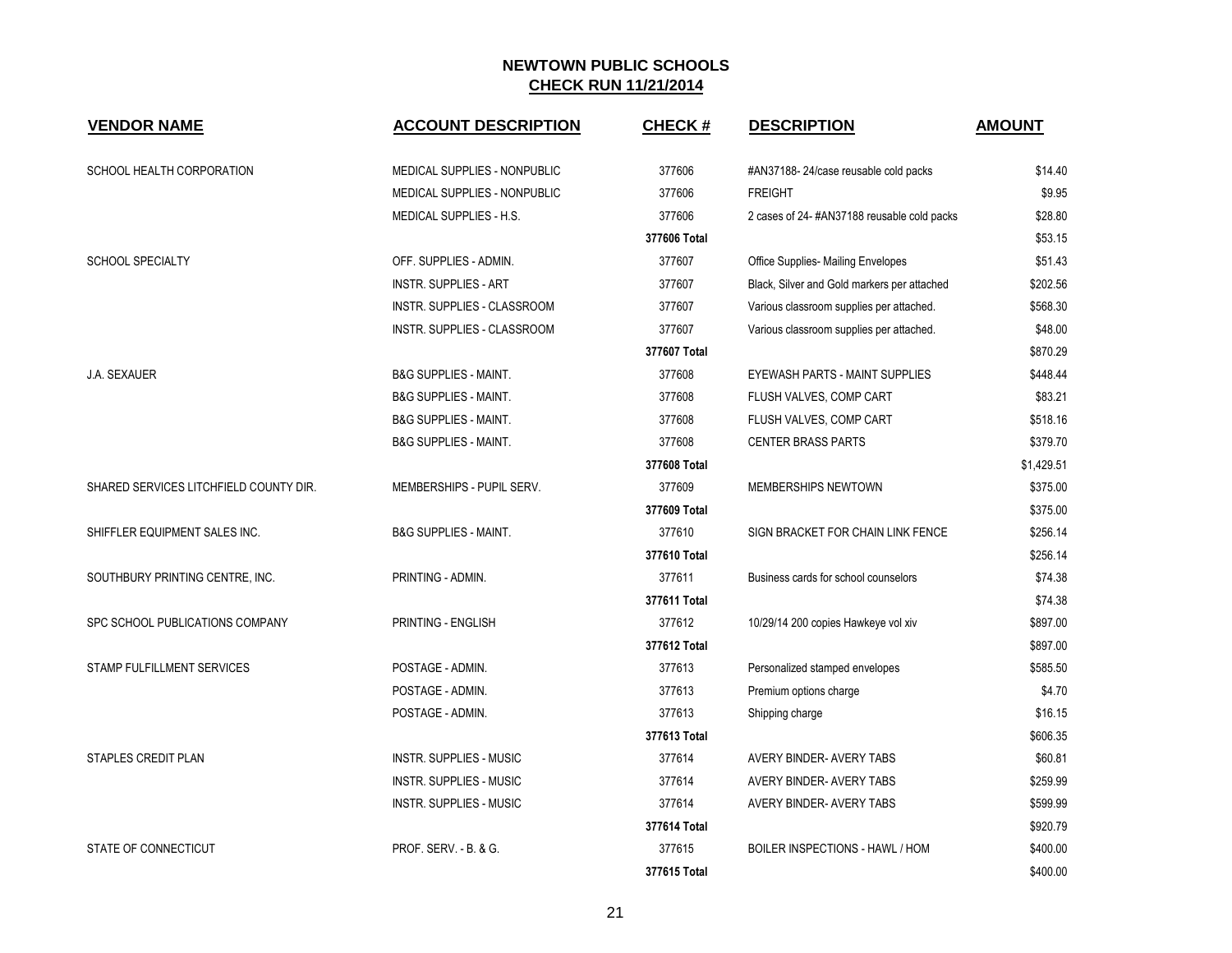| <b>VENDOR NAME</b>              | <b>ACCOUNT DESCRIPTION</b>       | <b>CHECK#</b> | <b>DESCRIPTION</b>               | <b>AMOUNT</b> |
|---------------------------------|----------------------------------|---------------|----------------------------------|---------------|
| STEPNEY HARDWARE INC.           | <b>B&amp;G SUPPLIES - MAINT.</b> | 377616        | MAINTENANCE SUPPLIES - 2014-2015 | \$19.39       |
|                                 | <b>B&amp;G SUPPLIES - MAINT.</b> | 377616        | MAINTENANCE SUPPLIES - 2014-2015 | \$51.99       |
|                                 | <b>B&amp;G SUPPLIES - MAINT.</b> | 377616        | MAINTENANCE SUPPLIES - 2014-2015 | \$59.69       |
|                                 | <b>B&amp;G SUPPLIES - MAINT.</b> | 377616        | MAINTENANCE SUPPLIES - 2014-2015 | \$17.96       |
|                                 | <b>B&amp;G SUPPLIES - MAINT.</b> | 377616        | MAINTENANCE SUPPLIES - 2014-2015 | \$30.86       |
|                                 | <b>B&amp;G SUPPLIES - MAINT.</b> | 377616        | MAINTENANCE SUPPLIES - 2014-2015 | (\$13.47)     |
|                                 |                                  | 377616 Total  |                                  | \$166.42      |
| SUPERIOR CLEANERS AND TAILORS   | INSTR. SUPPLIES - SP. ED. PREK-8 | 377617        | STARR PROGRAM LAUNDRY            | \$16.50       |
|                                 | INSTR. SUPPLIES - SP. ED. PREK-8 | 377617        | STARR PROGRAM LAUNDRY            | \$16.50       |
|                                 | INSTR. SUPPLIES - SP. ED. PREK-8 | 377617        | STARR PROGRAM LAUNDRY            | \$16.50       |
|                                 | INSTR. SUPPLIES - SP. ED. PREK-8 | 377617        | STARR PROGRAM LAUNDRY            | \$16.50       |
|                                 | INSTR. SUPPLIES - SP. ED. PREK-8 | 377617        | STARR PROGRAM LAUNDRY            | \$16.50       |
|                                 | INSTR. SUPPLIES - SP. ED. PREK-8 | 377617        | STARR PROGRAM LAUNDRY            | \$16.50       |
|                                 | INSTR. SUPPLIES - SP. ED. PREK-8 | 377617        | STARR PROGRAM LAUNDRY            | \$16.50       |
|                                 |                                  | 377617 Total  |                                  | \$115.50      |
| MICHELLE TENENBAUM              | <b>INSTR. SUPPLIES - MUSIC</b>   | 377618        | <b>CLASSROOM SUPPLIES</b>        | \$341.94      |
|                                 |                                  | 377618 Total  |                                  | \$341.94      |
| <b>TESTA REFRIGERATION, LLC</b> | REPAIRS - CAFETERIA              | 377619        | REPAIR LOOP HEATER               | \$396.47      |
|                                 | REPAIRS - CAFETERIA              | 377619        | <b>REPAIR EVAPORATOR</b>         | \$886.58      |
|                                 | REPAIRS - CAFETERIA              | 377619        | REPAIR WALK IN COOLER            | \$225.00      |
|                                 | <b>REPAIRS - CAFETERIA</b>       | 377619        | REPAIR OUT TAKES OPEN CASE       | \$95.00       |
|                                 | <b>REPAIRS - CAFETERIA</b>       | 377619        | REPAIR SINGLE DOOR BEV-AIR       | \$410.00      |
|                                 |                                  | 377619 Total  |                                  | \$2,013.05    |
| THYSSENKRUPP ELEVATOR CORP      | <b>EMERGENCY REPAIRS - S.H.</b>  | 377620        | ELEVATOR REPAIRS - SH            | \$180.68      |
|                                 |                                  | 377620 Total  |                                  | \$180.68      |
| TI:ME                           | MEMBERSHIPS - MUSIC              | 377621        | <b>MEMBERSHIP</b>                | \$50.00       |
|                                 |                                  | 377621 Total  |                                  | \$50.00       |
| TIME FOR KIDS                   | <b>INSTR. SUPPLIES - READING</b> | 377622        | Time for Kids Magazine           | \$1,152.80    |
|                                 | INSTR. SUPPLIES - SP. ED. H.S.   | 377622        | TIME FOR KIDS                    | \$25.35       |
|                                 |                                  | 377622 Total  |                                  | \$1,178.15    |
| TOM'S SERVICE LLC               | REPAIRS - CAFETERIA              | 377623        | <b>REPAIR RES COR WARMER</b>     | \$94.50       |
|                                 | <b>REPAIRS - CAFETERIA</b>       | 377623        | <b>REPAIR GROEN STEAMER</b>      | \$460.78      |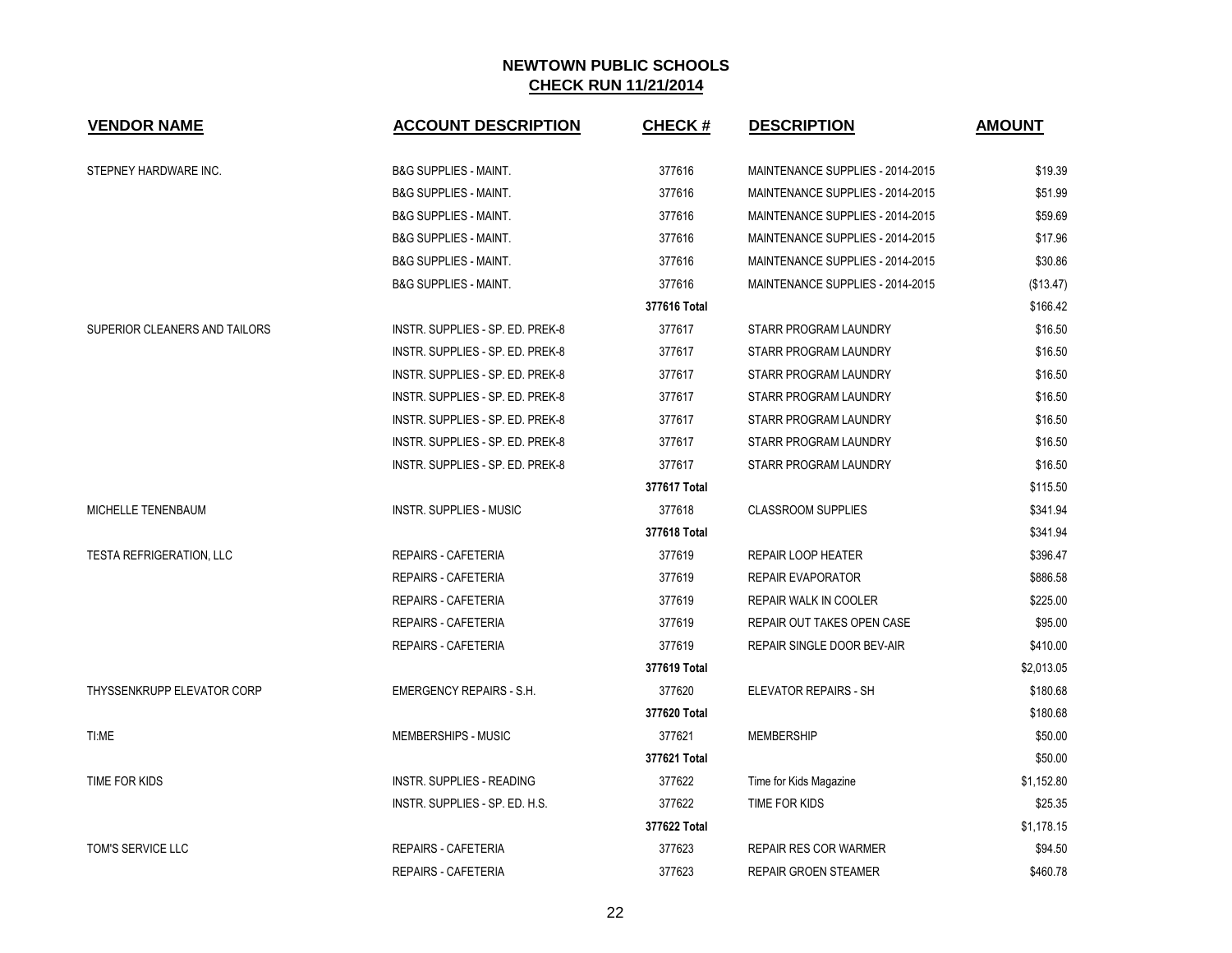| <b>VENDOR NAME</b>                   | <b>ACCOUNT DESCRIPTION</b>       | <b>CHECK#</b> | <b>DESCRIPTION</b>                    | <b>AMOUNT</b> |
|--------------------------------------|----------------------------------|---------------|---------------------------------------|---------------|
| TOM'S SERVICE LLC                    | REPAIRS - CAFETERIA              | 377623        | <b>REPAIR HUBBELL BOOSTER</b>         | \$319.00      |
|                                      | <b>REPAIRS - CAFETERIA</b>       | 377623        | REPAIR VULCAN STEAMER                 | \$112.50      |
|                                      |                                  | 377623 Total  |                                       | \$986.78      |
| <b>TORRCO</b>                        | <b>B&amp;G SUPPLIES - MAINT.</b> | 377624        | ACETYLENE TANK, PIPE SEALANT          | \$33.50       |
|                                      | <b>B&amp;G SUPPLIES - MAINT.</b> | 377624        | ACETYLENE TANK, PIPE SEALANT          | \$187.74      |
|                                      | <b>B&amp;G SUPPLIES - MAINT.</b> | 377624        | ACETYLENE TANK, PIPE SEALANT          | \$59.00       |
|                                      | <b>B&amp;G SUPPLIES - MAINT.</b> | 377624        | COUPLINGS, ADAPTERS, FLANGES          | \$357.40      |
|                                      | <b>B&amp;G SUPPLIES - MAINT.</b> | 377624        | COUPLINGS, ADAPTERS, FLANGES          | \$73.31       |
|                                      |                                  | 377624 Total  |                                       | \$710.95      |
| TOTAL LIGHTING SERVICE LLC           | <b>B&amp;G CONTRACTED SERV.</b>  | 377625        | <b>EMERGENCY LIGHTING INSPECTIONS</b> | \$720.00      |
|                                      | <b>B&amp;G CONTRACTED SERV.</b>  | 377625        | <b>EMERGENCY LIGHTING INSPECTIONS</b> | \$2,610.00    |
|                                      |                                  | 377625 Total  |                                       | \$3,330.00    |
| ANDRES TRUJILLO                      | STAFF TRAIN. - STAFF DEVELOP.    | 377626        | <b>PSUG PAYMENT</b>                   | \$349.00      |
|                                      | STAFF TRAVEL - STAFF DEVELOP.    | 377626        | TRAVEL AUG - NOV 2014                 | \$49.62       |
|                                      | ACCOMMODATIONS - STAFF DEVELOP.  | 377626        | PSUG ACCOMMODATIONS                   | \$435.67      |
|                                      |                                  | 377626 Total  |                                       | \$834.29      |
| USPS-HASLER (H/S)                    | POSTAGE - ADMIN.                 | 377627        | <b>POSTAGE</b>                        | \$5,432.00    |
|                                      |                                  | 377627 Total  |                                       | \$5,432.00    |
| UTILITY COMMUNICATIONS INC.          | <b>SECURITY SUPPLIES</b>         | 377628        | PMNN4077 Impress Battery              | \$210.00      |
|                                      | <b>SECURITY SUPPLIES</b>         | 377628        | Shipping - UPS Ground to NHS          | \$15.00       |
|                                      |                                  | 377628 Total  |                                       | \$225.00      |
| VILLA MARIA SCHOOL                   | TUITION - OUT-OF-DISTRICT        | 377629        | <b>MEDIATED AGREEMENT</b>             | \$8,750.00    |
|                                      |                                  | 377629 Total  |                                       | \$8,750.00    |
| <b>VS ATHLETICS</b>                  | <b>INSTR. SUPPLIES - SPORTS</b>  | 377630        | GILLSAFETY MX VAULT- BOX COLLAR       | \$549.00      |
|                                      | <b>INSTR. SUPPLIES - SPORTS</b>  | 377630        | <b>SHIPPING</b>                       | \$158.00      |
|                                      |                                  | 377630 Total  |                                       | \$707.00      |
| WALSH'S COUNTRY STORE, LLC           | <b>INSTR. SUPPLIES - C.W.E.</b>  | 377631        | <b>GREENHOUSE SHED</b>                | \$2,066.00    |
|                                      |                                  | 377631 Total  |                                       | \$2,066.00    |
| <b>WELLS FARGO EQUIPMENT FINANCE</b> | <b>EQUIP RENTAL - B&amp;G</b>    | 377632        | LEASE AGREEMENT DOOSAN FORKLIFT       | \$477.98      |
|                                      |                                  | 377632 Total  |                                       | \$477.98      |